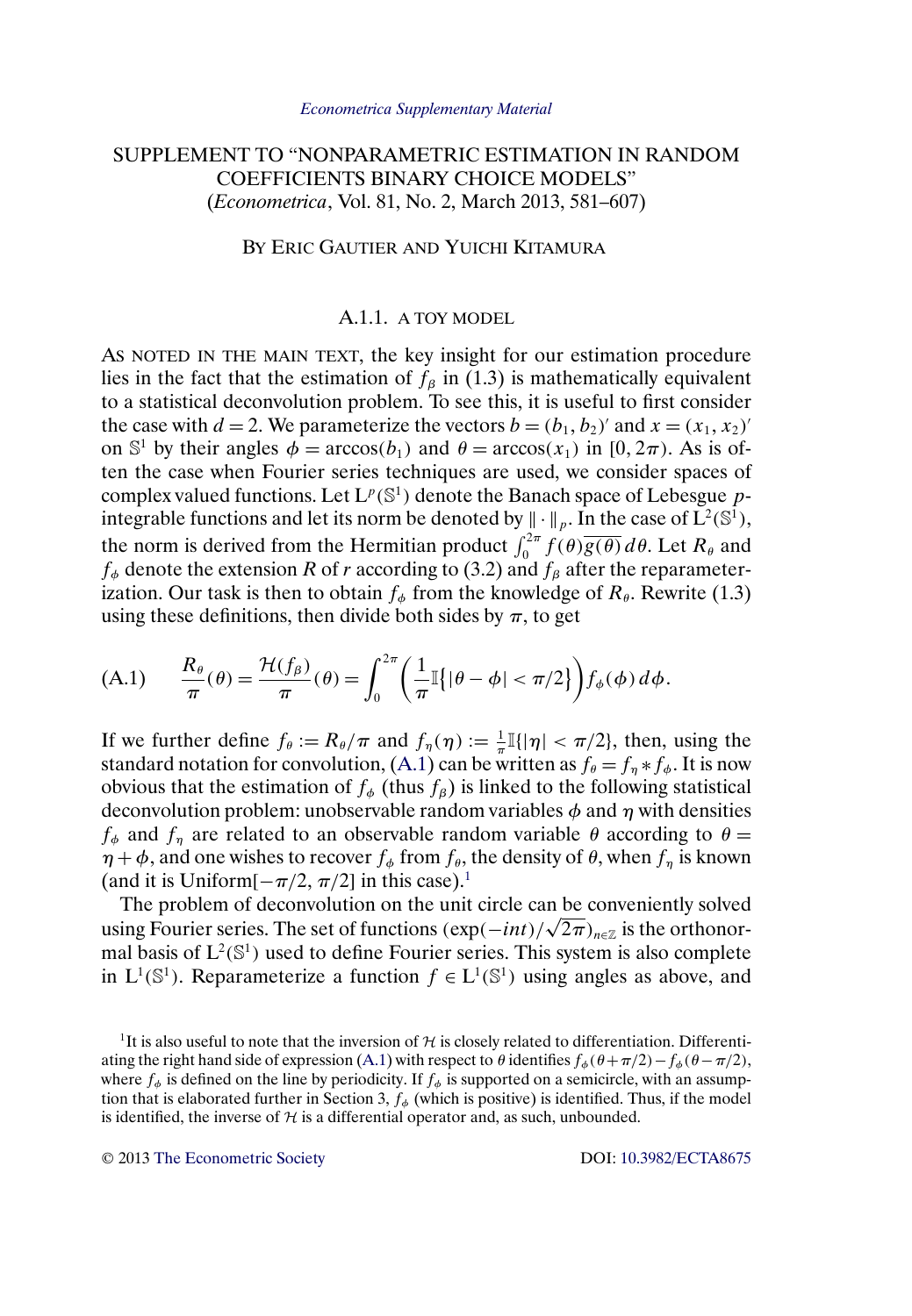<span id="page-1-0"></span>denote it by  $f_t$ . Denoting the Fourier coefficients of  $f \in L^1(\mathbb{S}^1)$  by  $c_n(f_t) =$  $\int_0^{2\pi} f_t(t) \exp(-int) dt/(2\pi),$ 

$$
(A.2) \t f_t(\theta) = \sum_{n \in \mathbb{Z}} c_n(f_t) \exp(int)
$$

holds in the  $L^1(\mathbb{S}^1)$  sense. Recall also that, for f and g in  $L^1(\mathbb{S}^1)$ , after the same reparameterization,

(A.3) 
$$
c_n(f_t * g_t) = 2\pi c_n(f_t)c_n(g_t).
$$

Using equation (A.3), we obtain the following proposition.

PROPOSITION A.1:  $c_0(R_\theta) = \pi c_0(f_\phi)$  and, for  $n \in \mathbb{Z} \setminus \{0\}$ ,  $c_n(R_\theta) = c_n(f_\phi) \times$  $2\sin(n\pi/2)/n$ .

As in classical deconvolution problems on the real line, our aim is to obtain  $f_t$ (thus  $f_B$ ) using equation (A.2) and Proposition A.1. Proposition A.1 shows that  $c_{2p}(R_{\theta}) = 0$  holds for all nonzero p's, regardless of the values of  $c_{2p}(f_{\phi}), p \in$  $\mathbb{Z}\setminus\{0\}$ . Thus, from  $r(x) = R_{\theta}(\theta)$ , one can only recover the Fourier coefficients  $c_n(f_\phi)$  for  $n = 0$  (which is easily seen to be  $1/2\pi$ , by integrating both sides of (A.1) and noting that  $f_\beta$  is a probability density function) and  $n = 2p +$ 1,  $p \in \mathbb{Z}$ . The same phenomenon occurs in higher dimensions, as explained in Section [A.1.3.](#page-3-0)

REMARK A.1: The vector spaces  $H^{2p+1,2} = \text{span}\{\exp(i(2p + 1)t)/\sqrt{2\pi},\}$ EMARK A.1: The vector spaces  $H^{2p+2p} = \text{span}\{\exp((2p + 1)t)/\sqrt{2\pi}, \exp(-(2p + 1)t)/\sqrt{2\pi}\}, p \in \mathbb{N}$  are eigenspaces of the compact self-adjoint operator  $\mathcal{H}$  on  $L^2(\mathbb{S}^1)$ . These eigenspaces are associated with the eigenvalues  $\frac{2(-1)^p}{2p+1}$ . Also,  $\bigoplus_{p \in \mathbb{N}\setminus\{0\}} H^{2p,2}$  is the null space ker H.

### A.1.2. THE GEGENBAUER POLYNOMIALS

We summarize some results on the Gegenbauer polynomials, which are used in various parts of the paper. These can be found in Erdélyi et al. [\(1953\)](#page-29-0) and Groemer (1996). When  $\nu = 0$  and  $d = 2$ , they are related to the Chebyshev polynomials of the first kind, as

$$
\forall n \in \mathbb{N} \setminus \{0\}, \quad C_n^0(t) = \frac{2}{n} T_n(t)
$$

and

$$
C_0^0(t) = T_0(t) = 1
$$

hold for

$$
T_n(t) = \cos(n \arccos(t)), \quad n \in \mathbb{N}.
$$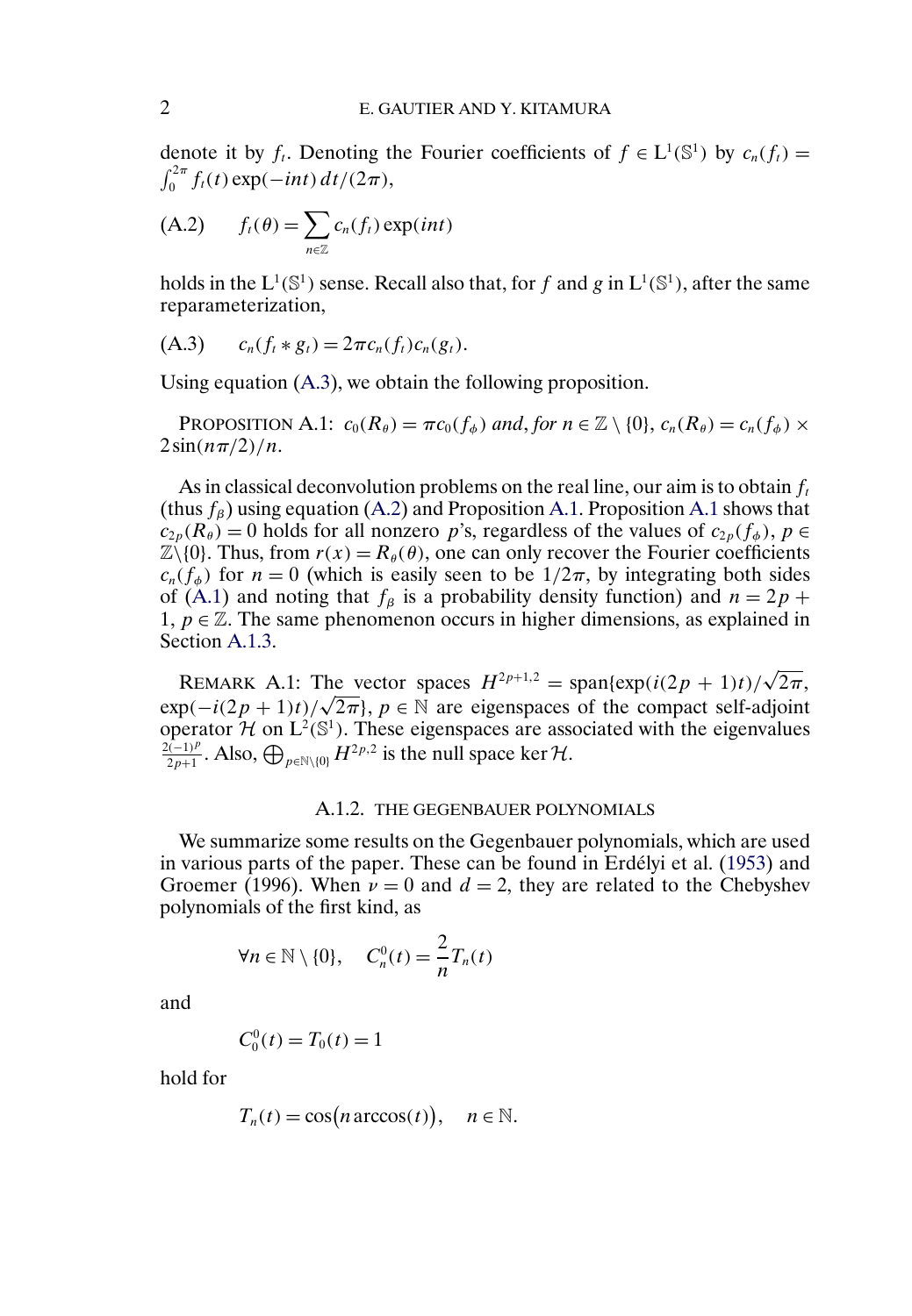<span id="page-2-0"></span>When  $\nu = 1$  and  $d = 4$ ,  $C_n^1(t)$  coincides with the Chebyshev polynomial of the second kind  $U_n(t)$ , which is given by

$$
U_n(t) = \frac{\sin[(n+1)\arccos(t)]}{\sin[\arccos(t)]}, \quad n \in \mathbb{N}.
$$

The Gegenbauer polynomials are orthogonal with respect to the weight function  $(1 - t^2)^{\nu - 1/2} dt$  on [-1, 1]. Note that  $C_0^{\nu}(t) = 1$  and  $C_1^{\nu}(t) = 2\nu t$  for  $\nu \neq 0$ , while  $C_1^0(t) = 2t$ . Moreover, the following recursion relation holds:

$$
(A.4) \qquad (n+2)C_{n+2}^{\nu}(t) = 2(\nu+n+1)tC_{n+1}^{\nu}(t) - (2\nu+n)C_n^{\nu}(t).
$$

Implementation of our estimator requires evaluation of the Gegenbauer polynomials for a series of successive values of *n*. The recursion relation  $(A.4)$  is therefore a powerful tool. The Gegenbauer polynomials are related to each other through differentiation; that is, they satisfy

$$
(A.5) \qquad \frac{d}{dt} C_n^{\nu}(t) = 2\nu C_{n-1}^{\nu+1}(t)
$$

for  $\nu > 0$  and

$$
(A.6) \qquad \frac{d}{dt}C_n^0(t) = 2C_{n-1}^1(t).
$$

For  $\nu \neq 0$ , the Rodrigues formula states that

$$
(A.7) \tCnv(t) = (-2)-n(1-t2)-v+1/2\frac{(2v)n}{(v+1/2)nn!}\frac{dn}{dtn}(1-t2)n+v-1/2.
$$

The following results are also used in the paper:

(A.8) 
$$
\sup_{t \in [-1,1]} \left| \frac{C_n^{\nu}(t)}{C_n^{\nu}(1)} \right| \le 1,
$$

$$
(A.9) \qquad \forall \nu > 0, \forall n \in \mathbb{N}, \quad C_n^{\nu}(1) = \binom{n+2\nu-1}{n},
$$

(A.10) 
$$
C_0^0(1) = 1
$$
 and  $\forall n \in \mathbb{N} \setminus \{0\}, C_n^0(1) = \frac{2}{n}$ ,

$$
(A.11) \tCnv(-t) = (-1)nCnv(t).
$$

These orthogonal polynomials are normalized such that

(A.12) 
$$
\|C_n^{\nu(d)}(x')\|_2^2 = \left|\mathbb{S}^{d-2}\right| \int_{-1}^1 (C_n^{\nu(d)}(t))^2 (1-t^2)^{(d-3)/2} dt
$$

$$
= \frac{|\mathbb{S}^{d-1}|(C_n^{\nu(d)}(1))^2}{h(n,d)}.
$$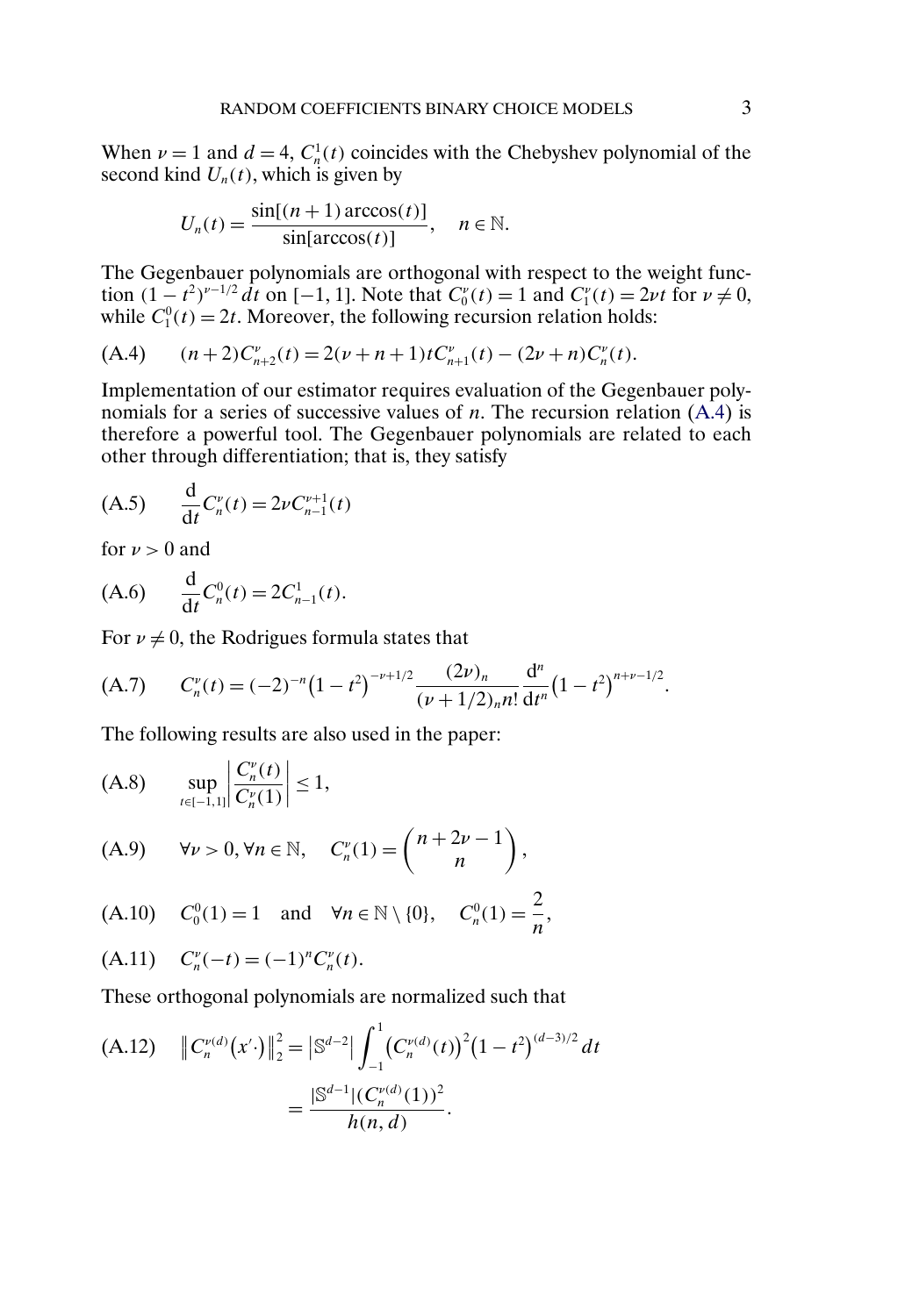#### A.1.3. TOOLS FOR HIGHER DIMENSIONAL SPHERES

<span id="page-3-0"></span>Let us introduce some concepts used for the treatment of the general case  $d \geq 2$ . We consider functions defined on the sphere  $\mathbb{S}^{d-1}$ , which is a  $d-1$  dimensional smooth submanifold in  $\mathbb{R}^d$ . The canonical measure on  $\mathbb{S}^{d-1}$  (or the spherical measure) is denoted by  $\sigma$ . It is a uniform measure on S<sup>d-1</sup> satisfying  $\int_{\mathbb{S}^{d-1}} d\sigma = |\mathbb{S}^{d-1}|$ , where  $|\mathbb{S}^{d-1}|$  signifies the surface area of the unit sphere.

Recall that the basis functions  $\exp(\pm int)/\sqrt{2\pi}$  are eigenfunctions of  $-\frac{d}{dt^2}$ associated with eigenvalue  $n^2$ . In a similar way, the Laplacian on the sphere  $\mathbb{S}^{d-1}$ ,  $d \ge 2$ , denoted by  $\Delta^{S}$ , can be used to obtain an orthonormal basis for higher dimensional spheres. It can be defined by the formula

$$
(A.13) \quad \Delta^S f = (\Delta f)^{*},
$$

where  $\Delta$  is the Laplacian in  $\mathbb{R}^d$ , f´ the radial extension of f, that is,  $f(x) =$  $f(x/\|x\|)$ , and f the restriction of f to  $\mathbb{S}^{d-1}$ . Likewise, the gradient on the sphere is given by

 $(A.14)$   $\nabla^S f = (\nabla f)$ ;

where  $\nabla$  is the gradient in  $\mathbb{R}^d$ .

DEFINITION A.1: A surface harmonic of degree *n* is the restriction of a homogeneous harmonic polynomial (a homogeneous polynomial  $p$  whose Laplacian  $\Delta p$  is zero) of degree n in  $\mathbb{R}^d$  to  $\mathbb{S}^{d-1}$ .

The reader is referred to Müller [\(1966\)](#page-29-0) and Groemer (1996) for clear and detailed expositions on these concepts and important results concerning spherical harmonics used in this paper. Erdélyi et al. [\(1953,](#page-29-0) vol. 2, chap. 9) provided detailed accounts focusing on special functions. Here are some useful results:

LEMMA A.1: *The following properties hold*:

(i)  $-\Delta^s$  *is a positive self-adjoint unbounded operator on*  $L^2(\mathbb{S}^{d-1})$ *, thus it has orthogonal eigenspaces and a basis of eigenfunctions*.

(ii) *Surface harmonics of degree n are eigenfunctions of* −∆<sup>*s</sup> for the eigenvalue*</sup>  $\zeta_{n,d} := n(n + d - 2).$ 

(iii) *The dimension of the vector space*  $H^{n,d}$  *of surface harmonics of degree n is*

$$
(A.15) \quad h(n,d) := \frac{(2n+d-2)(n+d-2)!}{n!(d-2)!(n+d-2)}.
$$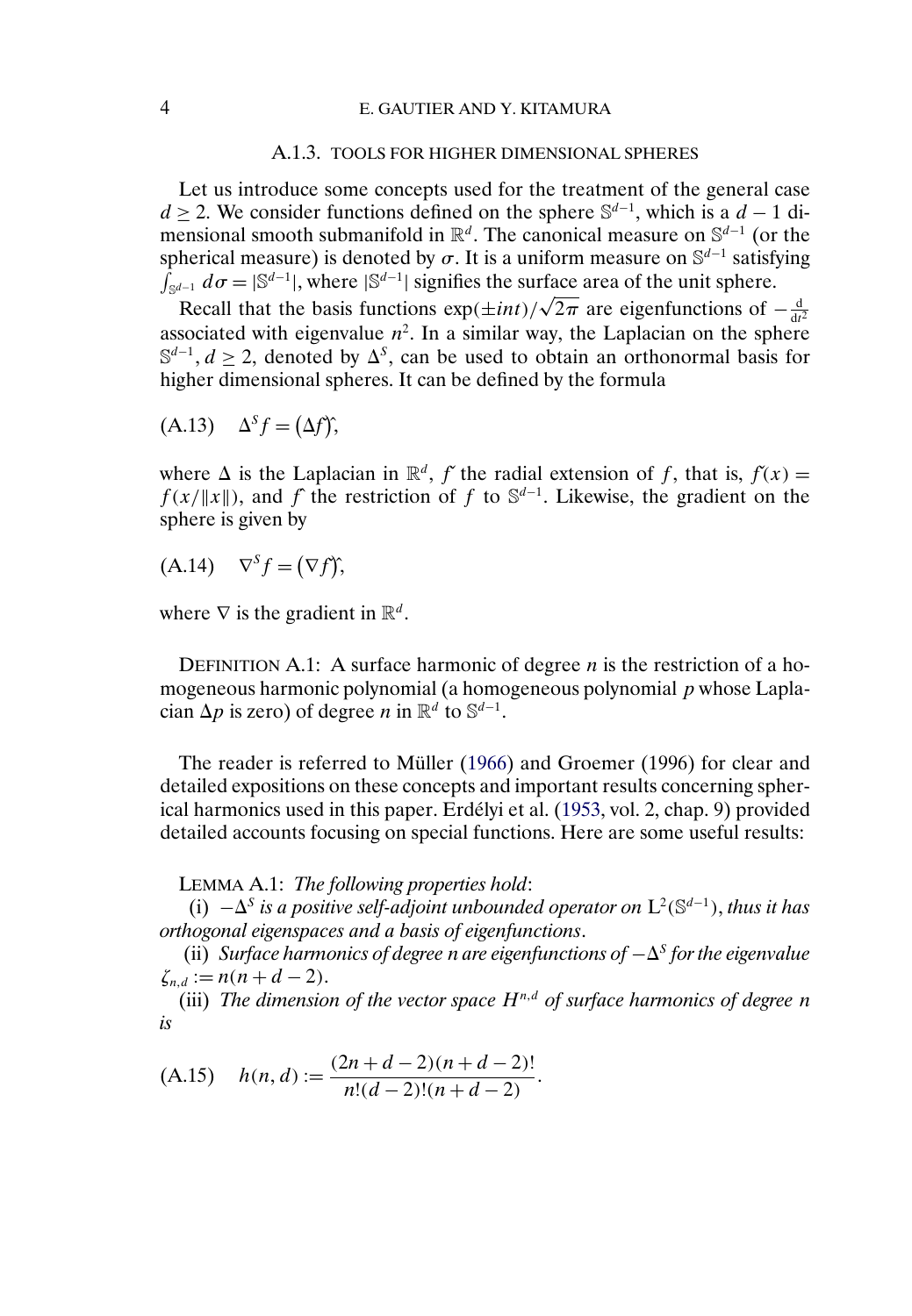<span id="page-4-0"></span>(iv) *A* system formed of orthonormal bases  $(Y_{n,l})_{l=1}^{h(n,d)}$  of  $H^{n,d}$  for each degree  $n = 0, \ldots, \infty$  is complete in  $L^1(\mathbb{S}^{d-1})$ ; that is, for every  $f \in L^1(\mathbb{S}^{d-1})$ , the following *equality holds in the* L1 (Sd−<sup>1</sup> ) *sense*:

$$
f = \sum_{n=0}^{\infty} \sum_{l=1}^{h(n,d)} (f, Y_{n,l})_{L^2(\mathbb{S}^{d-1})} Y_{n,l}.
$$

Thus  $h(n, d)$  is the multiplicity of the eigenvalue  $\zeta_{n,d}$ , and  $H^{n,d}$  is the corresponding eigenspace. Lemma [A.1\(i\)](#page-3-0), [\(ii\)](#page-3-0), and [\(iv\)](#page-3-0) give the decomposition

$$
L^2(\mathbb{S}^{d-1}) = \bigoplus_{n \in \mathbb{N}} H^{n,d}.
$$

The space of surface harmonics of degree 0 is the one dimensional space spanned by 1. A series expansion on an orthonormal basis of surface harmonics is called a Fourier series when  $d = 2$ , a Laplace series when  $d = 3$ , and, in the general case, a Fourier–Laplace series.

Orthonormal bases of surface harmonics usually involve parameterization by angles, such as the spherical coordinates when  $d = 3$ , as used by Healy and Kim (1996), or hyperspherical coordinates for  $d > 3$ . Instead, here we work with the decomposition of a function on the spaces  $H^{n,d}$  as presented in the next definition, so that we avoid specific expressions of basis functions.

DEFINITION A.2: The condensed harmonic expansion of a function  $f$  in  $L^1(\mathbb{S}^{d-1})$  is the series  $\sum_{n=0}^{\infty} Q_{n,d} f$ , where  $Q_{n,d}$  is the projector from  $L^2(\mathbb{S}^{d-1})$ to  $H^{n,d}$ .

This leads to a simple method in terms of both theoretical developments and practical implementations. The projector  $Q_{n,d}$  can be expressed as an integral operator with kernel

$$
(A.16) \t q_{n,d}(x,y) = \sum_{l=1}^{h(n,d)} \overline{Y_{n,l}(x)} Y_{n,l}(y),
$$

where  $(Y_{n,l})_{l=1}^{h(n,d)}$  is any orthonormal basis of  $H^{n,d}$ . The kernel has a simple expression given by the addition formula:

THEOREM A.1—Addition Formula: *For every* x and  $y \in \mathbb{S}^{d-1}$ , we have

$$
(A.17) \t q_{n,d}(x,y) = {}^{\flat}q_{n,d}(x'y), \t {}^{\flat}q_{n,d}(t) := \frac{h(n,d)C_n^{\nu(d)}(t)}{|S^{d-1}|C_n^{\nu(d)}(1)},
$$

*where*  $C_n^{\nu}$  *are Gegenbauer a and*  $\nu(d) = (d - 2)/2$ .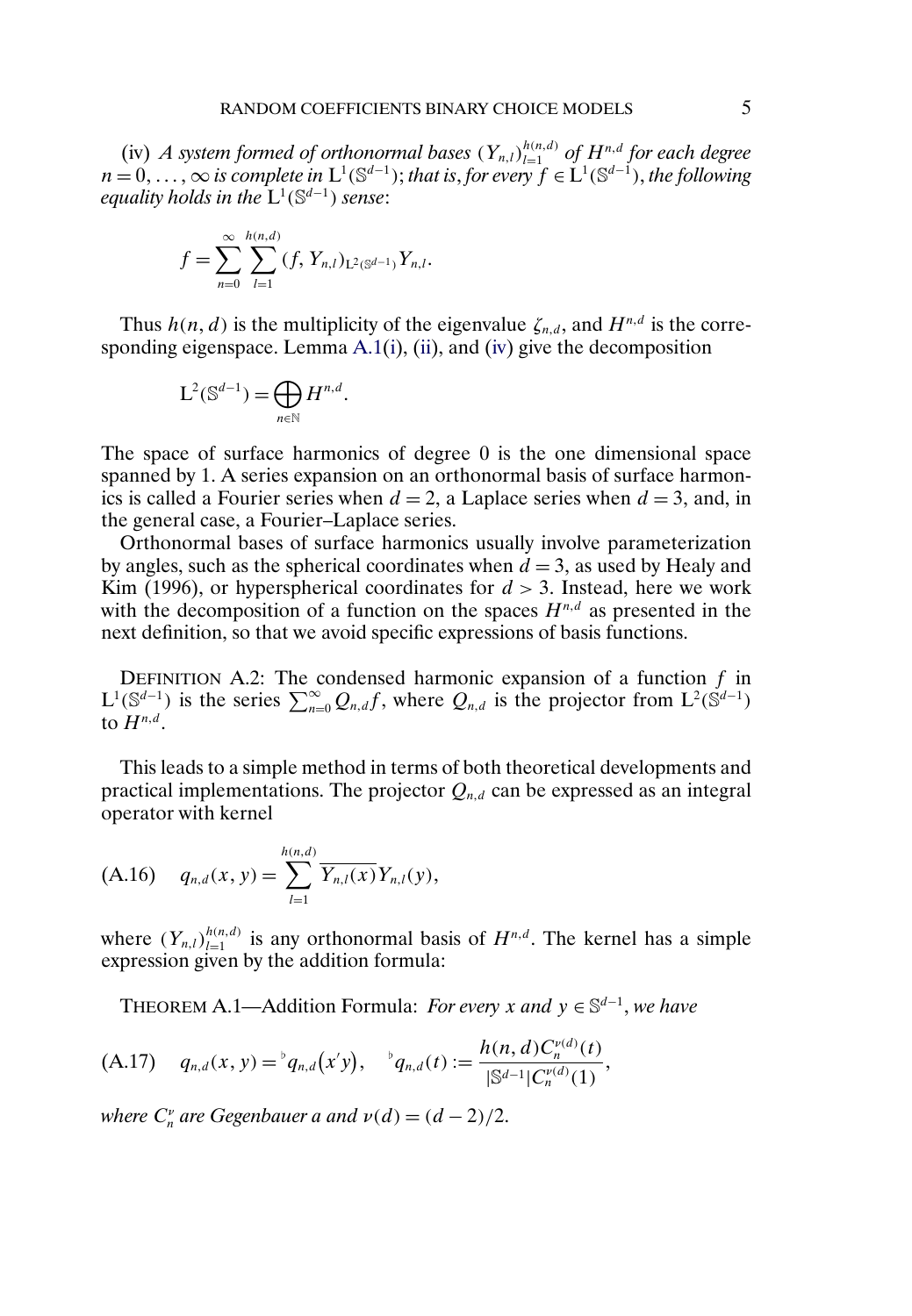<span id="page-5-0"></span>The Sobolev spaces are defined in the Fourier–Laplace domain through the fractional Laplacian defined on a certain subset of  $\dot{L}^p(\mathbb{S}^{d-1})$  as

$$
(A.18) \quad (-\Delta^S)^{s/2} f := \sum_{n=0}^{\infty} \zeta_{n,d}^{s/2} Q_{n,d} f.
$$

For the case where  $p = 2$ , instead of the definition of the norm  $\|\cdot\|_{p,s}$  given in Section 3, it is also possible to use an equivalent norm, the square of which is equal to

$$
\sum_{n=0}^{\infty} (1 + \zeta_{n,d})^s \|Q_{n,d}f\|_2^2.
$$

The following integration by parts holds for functions f in  $H^1(\mathbb{S}^{d-1})$ :

$$
(A.19) \quad -\int_{\mathbb{S}^{d-1}} f(x) \Delta^S f(x) \, d\sigma(x) = \int_{\mathbb{S}^{d-1}} \nabla_x^S f' \nabla_x^S f \, d\sigma(x),
$$

and as a consequence for the second definition of the norm of  $H^1(\mathbb{S}^{d-1})$ , we have

$$
||f||_{2,1}^{2} = ||f||_{2}^{2} + ||\nabla^{S} f||_{2}^{2}.
$$

In Section [A.1.1,](#page-0-0) we observed the close relationship between the random coefficients binary choice model and convolution for  $d = 2$ . This connection remains valid in higher dimensions. Suppose a function  $f(x, y)$  defined on  $\mathbb{S}^{d-1} \otimes \mathbb{S}^{d-1}$  depends on x and y only through the spherical distance  $d(x, y) =$  $arccos(x'y)$  (i.e., f is a zonal function). Consider the integral

$$
h(x) = \int_{\mathbb{S}^{d-1}} f(x, y)g(y) d\sigma(y) := f * g(x);
$$

then the function  $h$  is a convolution on the sphere. We now see that the choice probability function  $r(x) = \mathcal{H}(f_\beta)(x) = \int_{\mathbb{S}^{d-1}} \mathbb{I}\{x'b \ge 0\} f_\beta(b) d\sigma(b)$  is a special case of h and therefore can also be regarded as convolution. Obtaining  $f_\beta$  from  $r$  (or, inverting  $H$ ) is therefore a deconvolution problem.

In what follows, we often write  $f(x, \star)$  when a function f on S<sup>d-1</sup> ⊗ S<sup>d-1</sup> is regarded as a function of  $\star$ . Also, the notation  $|| f(x, \star) ||_p$  is used for the  $L^p$  norm of  $f(x, \star)$ , that is,  $|| f(x, \star) ||_p = \int_{\mathbb{S}^{d-1}} |f(x, y)|^p d\sigma(y)$ . Note that if f is a zonal function as in the above definition of spherical convolution, its  $L^p$ norm  $|| f(x, \star) ||_p$  does not depend on x. The following Young inequalities for convolution on the sphere (see, e.g., Kamzolov [\(1983\)](#page-29-0)) are useful: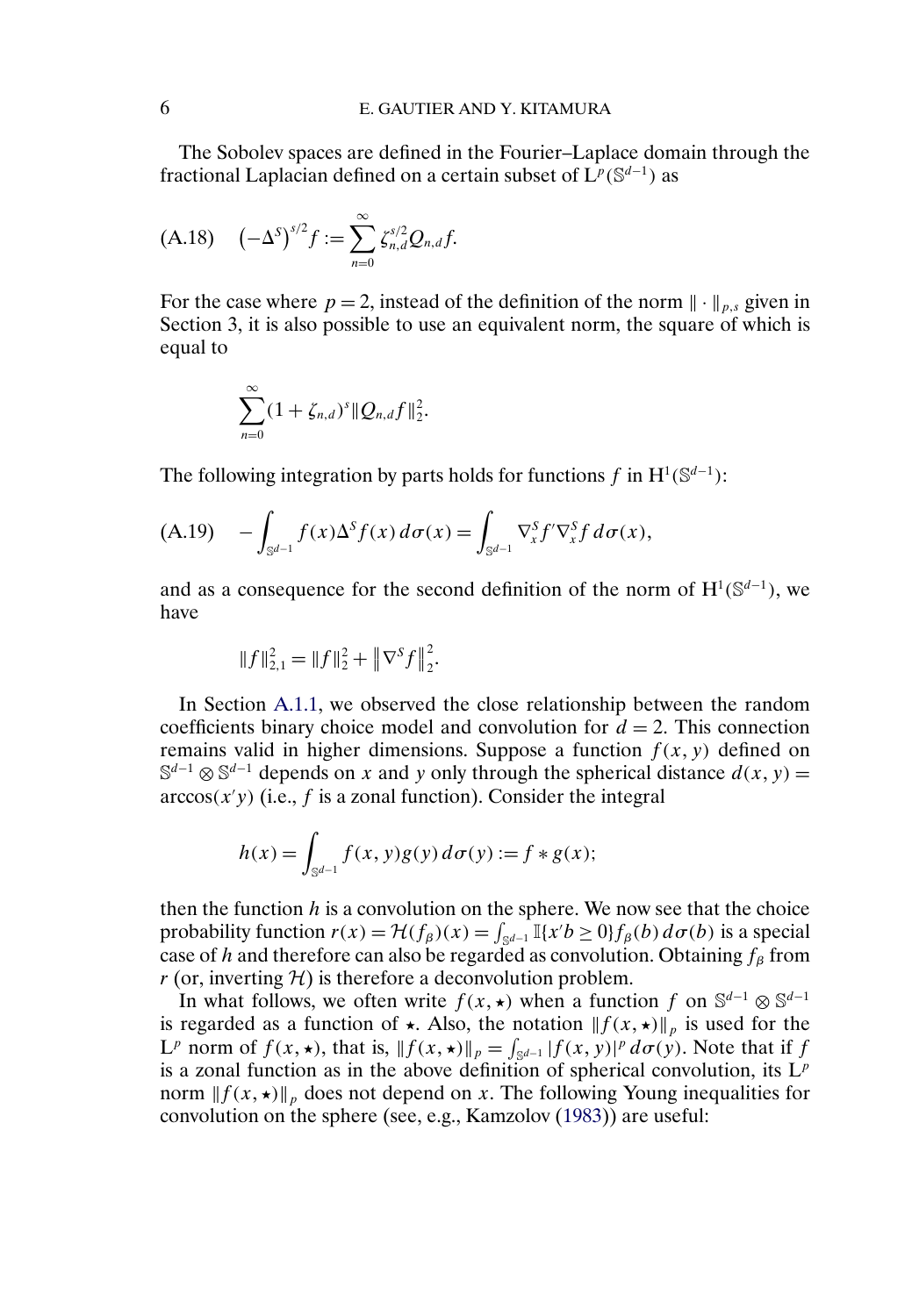<span id="page-6-0"></span>PROPOSITION A.2—Young Inequalities: *Suppose*  $f(x, \star)$  and g belong to  $L^r(\mathbb{S}^{d-1})$  and  $L^p(\mathbb{S}^{d-1})$ , *respectively. Then*  $h(x) = f * g(x)$  *is well defined in*  $\mathsf{L}^q(\mathbb{S}^{d-1})$  and

$$
||h||_q \leq ||f||_r ||g||_p,
$$

*where*  $1 \le p, q, r \le \infty$  *and*  $\frac{1}{q} = \frac{1}{p} + \frac{1}{r} - 1$ *.* 

Let  $P_T$  denote the projection operator onto  $\bigoplus_{n=0}^{T} H^{n,d}$ , that is,

(A.20) 
$$
P_T f(x) = \sum_{n=0}^T Q_{n,d} f(x) = \int_{\mathbb{S}^{d-1}} D_T(x, y) f(y) d\sigma(y),
$$

where

$$
D_T(x, y) = \sum_{n=0}^{T} q_{n,d}(x, y).
$$

The kernel  $D<sub>T</sub>$  extends the classical Dirichlet kernel on the circle to the sphere  $\mathbb{S}^{d-1}$ . The sum over T in the definition of  $D_T$  also has the simple closed form in terms of derivatives of Gegenbauer polynomials; see equation (52) in Müller [\(1966\)](#page-29-0). The linear form  $f \to \int_{\mathbb{S}^{d-1}} D_T(x, y) f(y) d\sigma(y)$  converges to  $\int_{\mathbb{S}^{d-1}} f(y) d\delta_x(y) = f(x)$  as T goes to infinity, where  $\delta_x$  denotes the Dirac measure. The Dirichlet kernel yields the best approximation  $P_T f$  of f in  $L^2(\mathbb{S}^{d-1})$ by polynomials that belong to  $\bigoplus_{n=0}^{T} H^{n,d}$ , but is known to have flaws. For example,  $D_T$  does not satisfy

$$
\forall f \in L^{1}(\mathbb{S}^{d-1}), \quad \lim_{T \to \infty} ||D_{T} * f - f||_{L^{1}(\mathbb{S}^{d-1})} = 0,
$$

that is, the sequence  $D_T$ ,  $T = 0, 1, \ldots$  is not an approximate identity (see, e.g., Devroye and Gyorfi (1985)) in  $L^1(\mathbb{S}^{d-1})$ . Indeed, the  $L^1(\mathbb{S}^{d-1})$  norm of the kernel is not uniformly bounded; more precisely, we have

$$
(A.21) \quad ||D_T(\cdot, x)||_1 \asymp T^{(d-2)/2}
$$

when  $d \geq 3$  and

$$
(A.22) \quad ||D_T(\cdot, x)||_1 \asymp \log T
$$

when  $d = 2$  (as noted above, these norms do not depend on the value of  $x \in$  $\mathbb{S}^{d-1}$ ). These bounds can be found in Gronwall [\(1914\)](#page-29-0) for  $d = 3$  and Ragozin [\(1972\)](#page-29-0) and Colzani and Traveglini [\(1991\)](#page-29-0) for higher dimensions. Also,  $D<sub>T</sub>$  does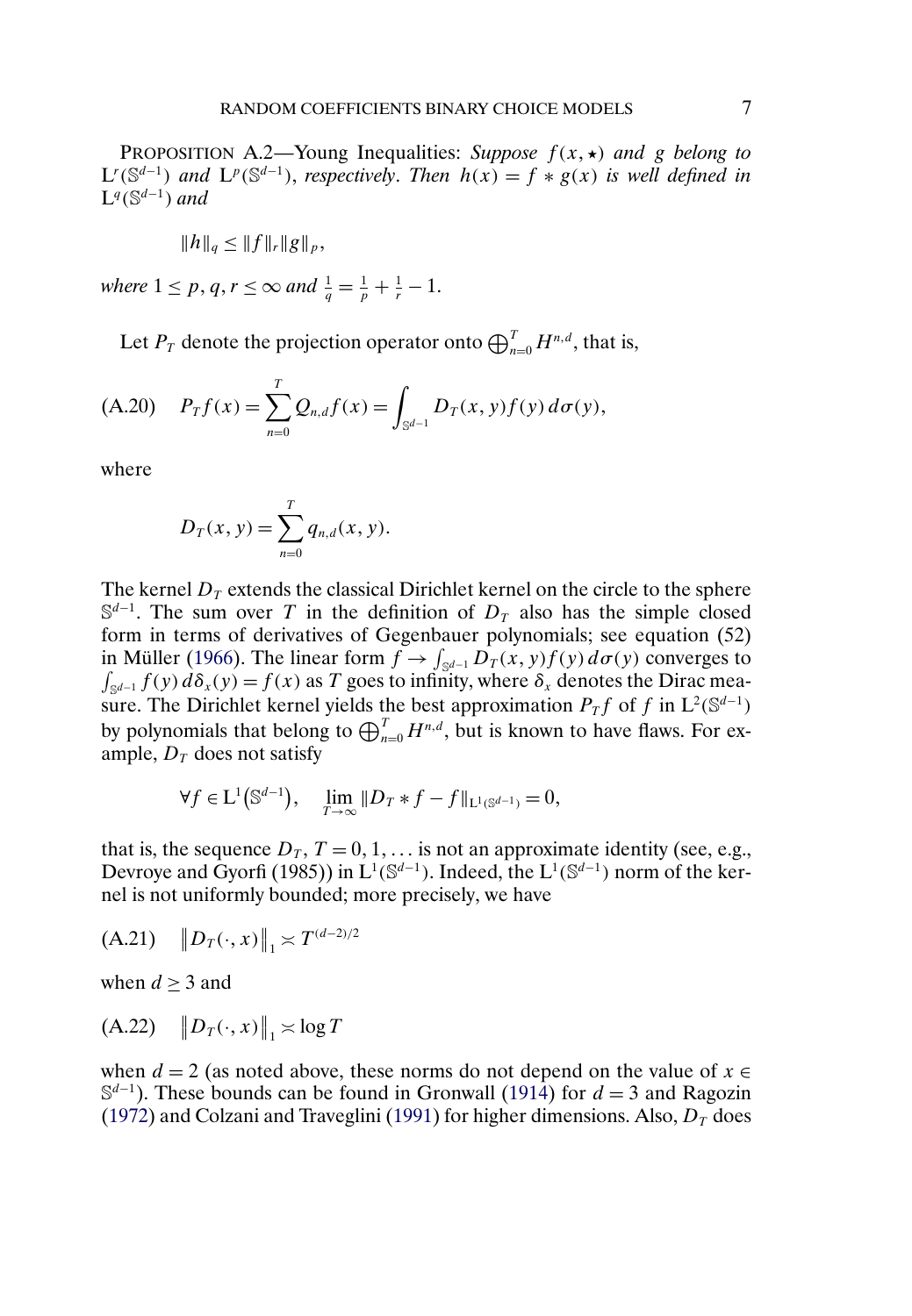<span id="page-7-0"></span>not have good approximation properties in  $L^{\infty}(\mathbb{S}^{d-1})$ ; in particular, we do not have

$$
\forall f\in\mathrm{L}^\infty\big(\mathbb{S}^{d-1}\big),\quad \lim_{T\to\infty}\|D_T*f-f\|_{\mathrm{L}^\infty(\mathbb{S}^{d-1})}=0.
$$

Near the points of discontinuity of f,  $D_T * f$  has oscillations that do not decay to zero as  $T$  grows to infinity, known as the Gibbs oscillations. This phenomenon deteriorates as the dimension increases. These problems can be addressed by using kernels that involve extra smoothing instead of the Dirichlet kernel  $D<sub>T</sub>$ . To this end, define a general class of kernel

(A.23) 
$$
K_T(x, y) = \sum_{n=0}^{T} \chi(n, T) q_{n,d}(x, y)
$$

for some sequence  $\chi(n, T)$ . These are called smoothed projection kernels. Typically, the function  $\chi$  is chosen so that it puts more weight on lower frequencies. In particular, we impose the following conditions:

ASSUMPTION A.1:

- (i)  $||K_T(x, \star)||_1$  *is uniformly bounded in* T.
- (ii) *There exist constants C and*  $\alpha$  *such that, for all*  $x, y, z \in \mathbb{S}^{d-1}$ *,*

$$
|K_T(z,x)-K_T(z,y)|\leq C||x-y||T^{\alpha},
$$

*where*  $\|\cdot\|$  *denotes the Euclidean norm.* 

(iii) *For*  $p \in [1, \infty]$  *and*  $s > 0$ *, there exists a constant C such that, for every f* in  $\dot{\mathrm{W}}_p^{\scriptscriptstyle S}(\mathbb{S}^{d-1}),$ 

$$
\left\|f(\cdot)-\int_{\mathbb{S}^{d-1}}K_T(\cdot,y)f(y)\,d\sigma(y)\right\|_p\leq CT^{-s}\|f\|_{p,s}.
$$

(iv)  $\chi(\cdot, T)$  *takes values in* [0, 1] *and is such that there exists*  $c > 0$  *such that*, *for all*  $0 \le n \le \lfloor T/2 \rfloor$ ,  $\chi(n, T) \ge c$ .

The smoothed projection kernel  $K_T(x, y)$  depends on x and y only through  $d(x, y)$ ; thus the value of the norm  $||K_T(x, \star)||_1$  in Assumption A.1(i) does not depend on  $x \in \mathbb{S}^{d-1}$ . Assumption A.1(i) could be relaxed, but imposing this on  $K<sub>T</sub>$  allows us to make relatively weak assumptions on the smoothness of the density of the covariates later in this paper. Assumption A.1(ii) is used to establish the L<sup>∞</sup>-rates of convergence of our estimators. Assumption A.1(iii) provides bounds for approximation errors. Under this condition,  $K_T * f$  approximates  $f \in L^p(\mathbb{S}^{d-1})$  with an error of the same order as that of the best nth degree spherical harmonic approximation of a function  $f \in L^p(\mathbb{S}^{d-1})$  in  $W_p^s(\mathbb{S}^{d-1})$  (see, e.g., Kamzolov [\(1983\)](#page-29-0), Ditzian [\(1998\)](#page-29-0)). This is useful in our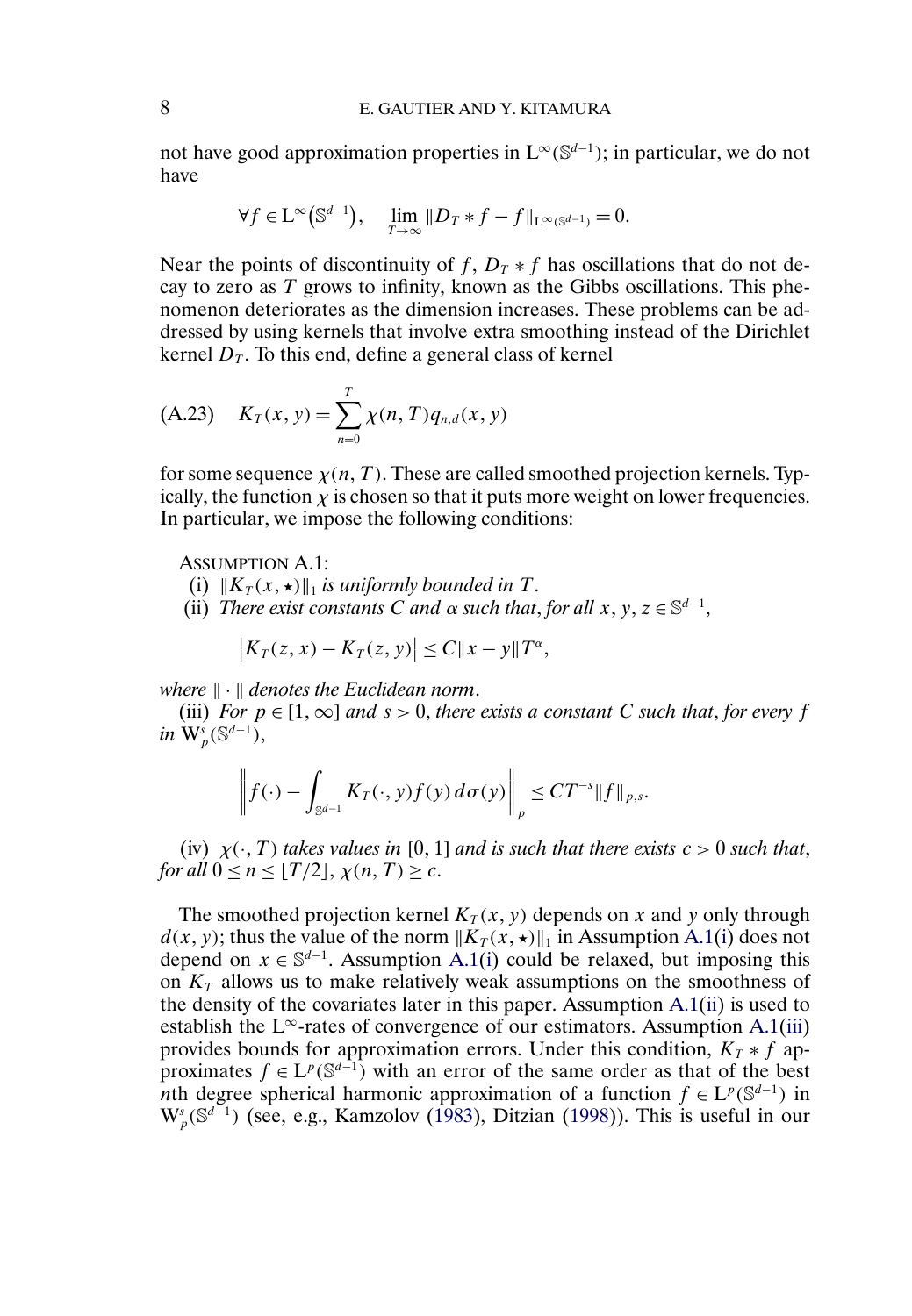<span id="page-8-0"></span>treatment of the bias terms in our estimators. As concrete examples, the following two choices for the weight function  $\chi$  in [\(A.23\)](#page-7-0) satisfy Assumption [A.1,](#page-7-0) as shown below. The first and the second choices of χ correspond to the *Riesz kernel* and the *delayed means kernel*, respectively.

PROPOSITION A.3: *In the definition of the smoothed kernel* [\(A.23\)](#page-7-0), *let*

$$
\chi(n,T) = \left(1 - \left(\frac{\zeta_{n,d}}{\zeta_{T,d}+1}\right)^{s/2}\right)^l,
$$

*where l is an integer satisfying*  $l > (d - 2)/2$ , *or* 

$$
\chi(n,T) = \psi(n/T),
$$

*where*  $\psi$ : [0,  $\infty$ )  $\rightarrow$  [0,  $\infty$ ) *is infinitely differentiable, nonincreasing, such that*  $\psi(x) = 1$  *if*  $x \in [0, 1]$ ,  $0 \le \Psi(x) \le 1$  *if*  $x \in [1, 2]$ ,  $\psi(x) = 0$  *if*  $x \ge 2$ . *Then*  $K_T$ *satisfies Assumption* [A.1.](#page-7-0)

The delayed means kernel has the nice property that it does not require prior knowledge of the regularity s in Assumption [A.1.](#page-7-0) The Dirichlet kernel satisfies [\(ii\)](#page-7-0), [\(iii\)](#page-7-0) (for  $p = 2$ ), and [\(iv\)](#page-7-0) of Assumption [A.1.](#page-7-0) Like the delayed means kernel, it achieves the optimal rate of approximation without the prior knowledge of s.

PROOF OF PROPOSITION A.3: First consider the Riesz kernel. Proposition A.3[\(i\)](#page-7-0) follows from (2.4) in Ditzian [\(1998\)](#page-29-0) and by the fact that Cesàro kernels  $C_h^l$  are uniformly bounded in  $L^1(\mathbb{S}^{d-1})$  for  $l > \frac{d-2}{2}$  (see, e.g. Bonami and Clerc [\(1973,](#page-29-0) p. 225)). To show [\(iii\)](#page-7-0), we use Theorem  $4.1$  in Ditzian [\(1998\)](#page-29-0), by letting  $\hat{P}(D) = \Delta^{s}$ ,  $\lambda = \zeta_{T,d} + 1 = T(T + d - 2) + 1$ ,  $\alpha = s/2$ , and  $m = 1$ . Then it implies an approximation error upper bound  $CK_{s/2}(f, \Delta^S, (\zeta_{T,d} + 1)^{-s/2}),$ which, in turn, is bounded by  $CT^{-s}\|(-\Delta^s)^{s/2}f\|_p$  (see equations (4.2) and (4.1) therein). By the definition of the norm of the Sobolev space  $\mathbf{W}_{p}^{s}(\mathbb{S}^{d-1})$ (see (3.6)), the result follows. Concerning the delayed means, [\(i\)](#page-7-0) follows from Theorem 2.2 and Proposition 2.5 of Narcowich et al. (2006). Proposition A.3[\(ii\)](#page-7-0) corresponds to Lemma 2.6 in Narcowich et al. (2006). To see [\(iii\)](#page-7-0), use Lemma 2.4(c) in Narcowich et al. (2006) to obtain an upper bound  $C \inf_{g \in \bigoplus_{n=0}^{T/2} H^{n,d}} \|f - g\|_p$ . Let  $\lambda = \zeta_{T/2,d} + 1 = \frac{T}{2}(\frac{T}{2} + d - 2) + 1$ ,  $\alpha = s/2$ ,  $m =$  $1, P(D) = \Delta^{s}$  in Ditzian's [\(1998\)](#page-29-0) Theorem 6.1, which gives an upper bound on the best spherical harmonic approximation in  $L^p(\mathbb{S}^{d-1})$  to functions in  $W_p^s(\mathbb{S}^{d-1})$  (see also Kamzolov [\(1983\)](#page-29-0)), then apply equation (4.1) in Ditzian [\(1998\)](#page-29-0) again to obtain the desired result. *Q.E.D.*

If the function f is in  $L^2(\mathbb{S}^{d-1})$ , then equations [\(A.17\)](#page-4-0) and [\(A.11\)](#page-2-0) imply that  $Q_{2p,d} f(x) = Q_{2p,d} f(-x)$  and  $Q_{2p+1,d} f(x) = -Q_{2p+1,d} f(-x)$  for  $p \in \mathbb{N}$ . Consequently, the odd order terms in the condensed harmonic expansions of  $f, f^+$ ,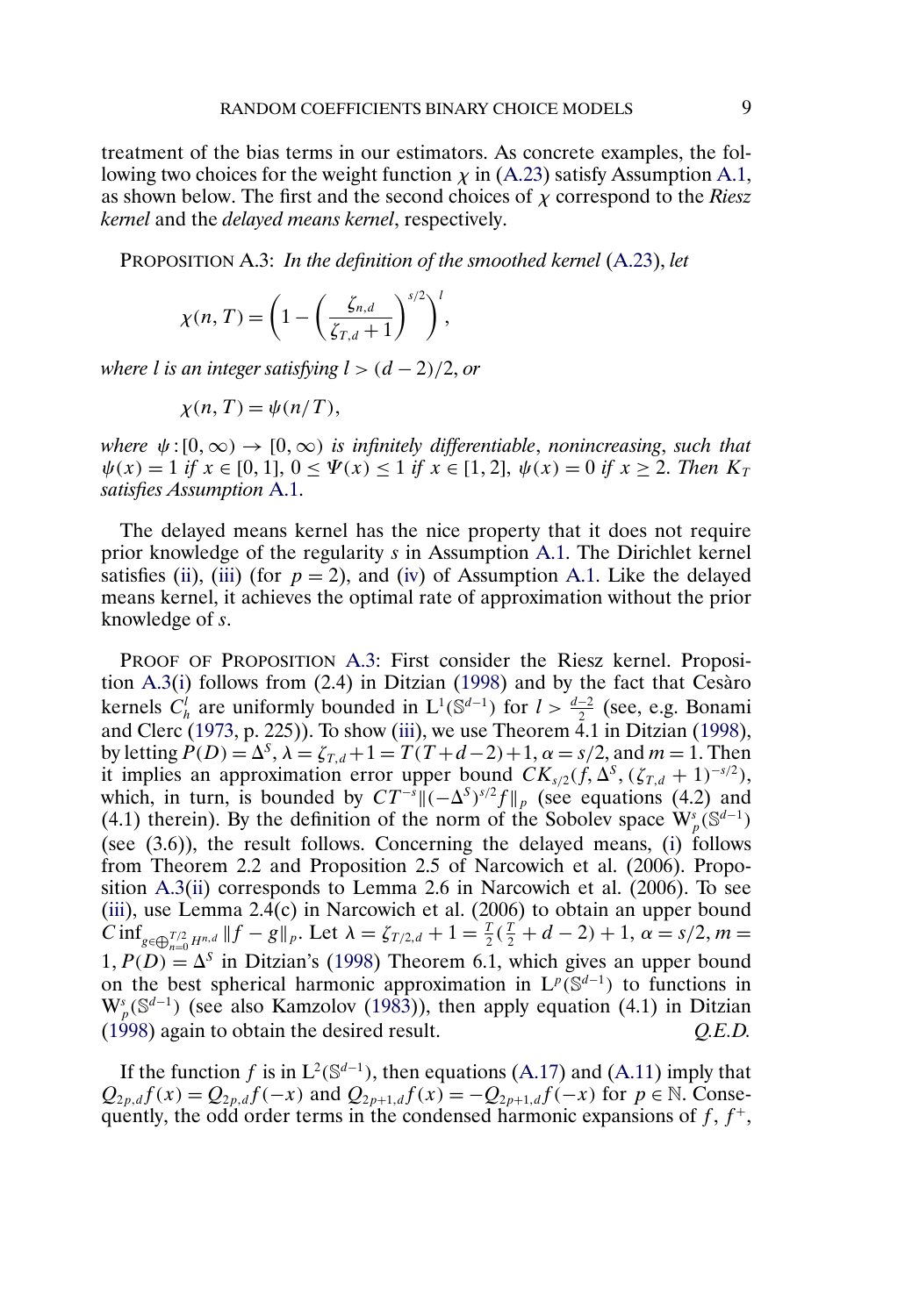and f<sup>-</sup> satisfy  $Q_{2p+1}f = Q_{2p+1}f$  and  $Q_{2p+1}f^+ = 0$ . Likewise, for the even order terms in the condensed harmonic expansions of these functions,  $Q_{2p}f^{+} = Q_{2p}f$ and  $Q_{2p}f^-=0$  hold. We conclude that the sum of the odd order terms in the condensed harmonic expansion corresponds to  $f<sup>-</sup>$  and that of the even order terms to  $f^+$ . As anticipated from the analysis of the  $d = 2$  case, the operator  $H$ reduces the even part of  $f_\beta$  to a constant  $\frac{1}{2}$ ; therefore, Fourier–Laplace series expansions for  $f_\beta$  derived later involve only odd order terms.

We now provide a formula that is used to obtain our estimator for  $f_8$ . If a nonnegative function f has its support included in some hemisphere of  $\mathbb{S}^{d-1}$ , then

$$
(A.24) \quad f(x) = 2f^-(x) \mathbb{I} \{ f^-(x) > 0 \}.
$$

Denote the support of f by supp f and let  $-\text{supp } f = \{x | -x \in \text{supp } f\}$ ; then this formula follows from the fact that  $f^-(x) = f^+(x) \ge 0$  on supp f while  $f^-(x) = -f^+(x) \le 0$  on  $-\text{supp } f$  and both  $f^-$  and  $f^+$  are 0 on  $\mathbb{S}^{d-1} \setminus (\text{supp } f \cup$  $-\sup p f$ ).

REMARK A.2: If  $f$  is a probability density function, the coefficient of degree 0 in the expansion of f on surface harmonics is  $1/|\mathbb{S}^{d-1}|$ . Conversely, any harmonic polynomial or series such that its degree 0 coefficient is  $1/|\mathbb{S}^{d-1}|$  integrates to 1.

The next theorem shows that Fourier–Laplace series on the sphere is a natural tool for the study of the operator  $H$ .

THEOREM A.2—Funk–Hecke Theorem: *If g belongs to*  $H^{n,d}$  for some *n*, and *a function*  $F$  *on*  $(-1, 1)$  *satisfies* 

$$
\int_{-1}^1 \left| F(t) \right|^2 (1-t^2)^{(d-3)/2} dt < \infty,
$$

*then*

$$
(A.25) \quad \int_{\mathbb{S}^{d-1}} F(x'y)g(y) d\sigma(y) = \lambda_n(F)g(x),
$$

*where*

$$
\lambda_n(F) = \left| \mathbb{S}^{d-2} \right| C_n^{\nu(d)} (1)^{-1} \int_{-1}^1 F(t) C_n^{\nu(d)} (t) \left( 1 - t^2 \right)^{(d-3)/2} dt.
$$

In other words, the kernel operator defined by

$$
f \in L^{2}(\mathbb{S}^{d-1}) \mapsto \left(x \mapsto \int_{\mathbb{S}^{d-1}} F(x'y)f(y) d\sigma(y)\right) \in L^{2}(\mathbb{S}^{d-1})
$$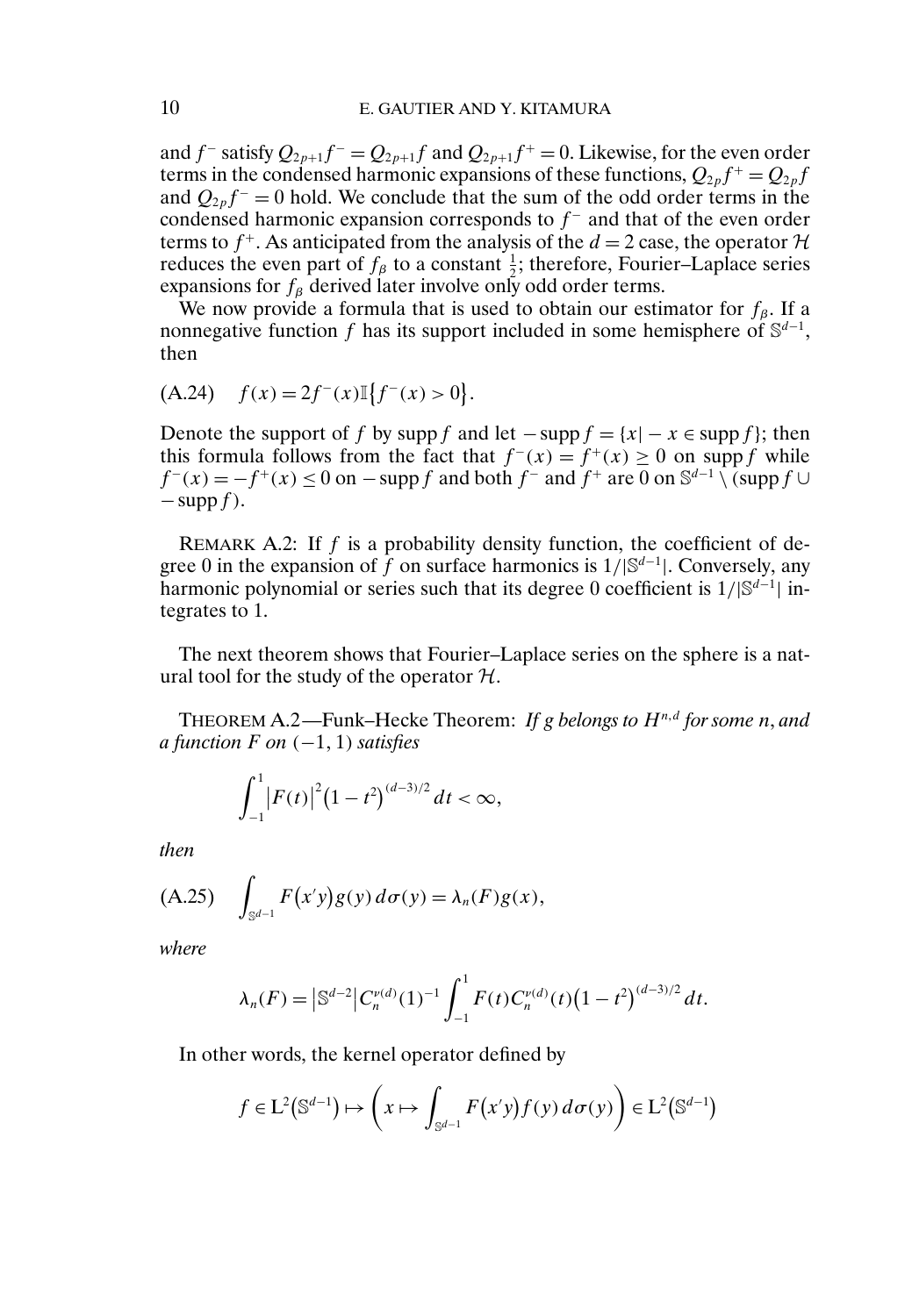<span id="page-10-0"></span>is, in the subspace  $H^{n,d}$ , equivalent to the multiplication by  $\lambda_n(F)$ . Thus, a basis of surface harmonics diagonalizes an integral operator if its kernel is a function of the scalar product  $x'y$ .

REMARK A.3: Healy and Kim (1996) used Fourier–Laplace expansions to analyze a deconvolution problem on  $\mathbb{S}^2$ . As we shall see below, the addition formula along with condensed harmonic expansions provide a general treatment that works for arbitrary dimensions.

### A.1.4. THE HEMISPHERICAL TRANSFORM

The hemispherical transform  $H$ , defined by

$$
\mathcal{H}f(x) = \int_{\mathbb{S}^{d-1}} \mathbb{I}\{x'y \ge 0\} f(y) d\sigma(y),
$$

plays a central role in our analysis. It is a special case of the operator considered in the Funk–Hecke theorem above, with  $F(t) = \mathbb{I}\{t \in [0, 1]\}$ ; therefore, the next proposition follows.

NOTATION: We define  $\lambda(n, d) = \lambda_n(\mathbb{I}\{t \in [0, 1]\})$  for  $d \geq 3$  and  $\lambda(n, 2) =$  $\frac{2\sin(n\pi/2)}{n}$ .

PROPOSITION A.4: *When*  $d \geq 2$ , *the coefficients*  $\lambda(n, d)$  *have the following expressions*:

(i)  $\lambda(0, d) = \frac{1}{2} \left| \frac{d^{d-1}}{2} \right|$ (ii)  $\lambda(1, d) = \frac{|\mathbb{S}^{d-2}|}{d-1},$ (iii)  $\forall p \in \mathbb{N} \setminus \{0\}, \lambda(2p, d) = 0,$ (iv)  $\forall p \in \mathbb{N}, \lambda(2p+1, d) = \frac{(-1)^p |\mathbb{S}^{d-2} | 1 \cdot 3 \cdots (2p-1)}{(d-1)(d+1)\cdots(d+2p-1)}.$ 

PROOF: Define  $\alpha(n, d) := C_n^{\nu(d)}(1) \mathbb{S}^{d-2}$  |  $^{-1}\lambda_n(\mathbb{I}\{t \in [0, 1]\})$ . By the Funk-Hecke theorem,

$$
\alpha(n, d) = \int_0^1 C_n^{\nu(d)}(t) (1-t^2)^{(d-3)/2} dt;
$$

thus, using [\(A.7\)](#page-2-0),

$$
\alpha(n, d) = \frac{(-2)^{-n} (d-2)_n}{n! ((d-1)/2)_n} \int_0^1 \frac{d^n}{dt^n} (1-t^2)^{n+(d-3)/2} dt.
$$

Therefore, for  $n \ge 1$  and  $d \ge 3$ ,

$$
\alpha(n, d) = -\frac{(-2)^{-n} (d-2)_n}{n! ((d-1)/2)_n} \frac{d^{n-1}}{dt^{n-1}} (1-t^2)^{n-1+(d-3)/2} dt \Big|_{t=0},
$$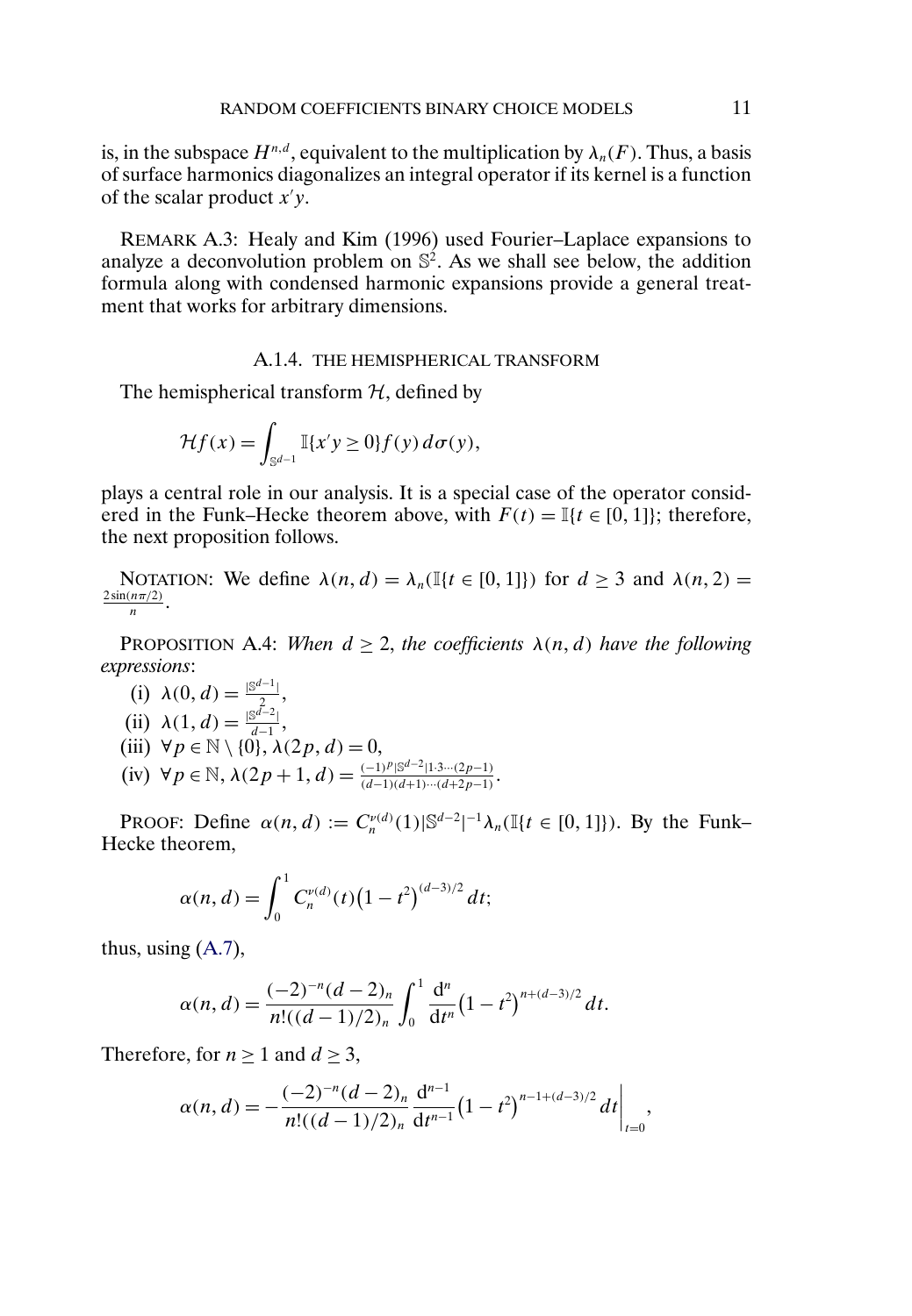<span id="page-11-0"></span>since the term on the right hand side is equal to 0 for  $t = 1$ . To prove that the coefficients  $\alpha(2p, d)$  are equal to zero for p positive, it is enough to prove

$$
\left. \frac{d^{2p+1}}{dt^{2p+1}} (1-t^2)^{2p+1+m} \right|_{t=0} = 0, \quad \forall m \ge 1, p \ge 0.
$$

The Faá di Bruno formula gives that this quantity is equal to

$$
\sum_{k_1+2k_2=2p+1} \frac{(-1)^{2p+1-k_2}(2p+1)!(m+1)\cdots(2p+1+m)}{k_1!k_2!}
$$
  
 
$$
\times (1-t^2)^{m+k_2}(2t)^{k_1}\Big|_{t=0},
$$

and the result follows since  $k_1$  in the sum cannot be equal to 0.

When  $n = 2p + 1$  for  $p \in \mathbb{N}$ , we obtain, again using the Faá di Bruno formula, that the derivative at  $t = 0$  is equal to

$$
(-1)^p \frac{(2p)!}{p!}
$$
  
 
$$
\times \left[ (2p+1+(d-3)/2)(2p+(d-3)/2) \cdots (p+2+(d-3)/2) \right].
$$

Together with [\(A.9\)](#page-2-0), the desired result follows. For the case  $d = 2$ , we use Proposition [A.1.](#page-1-0) *Q.E.D.* 

Define  $L^2_{odd}(\mathbb{S}^{d-1})$  and  $H^s_{odd}(\mathbb{S}^{d-1})$  as the restrictions of  $L^2(\mathbb{S}^{d-1})$  and  $H^s(\mathbb{S}^{d-1})$ to odd functions and similarly  $L^2_{\text{even}}(\mathbb{S}^{d-1})$  and  $H^s_{\text{even}}(\mathbb{S}^{d-1})$  for even functions. The following corollary is a direct consequence of the Funk–Hecke theorem and Proposition [A.4,](#page-10-0) and corresponds to an observation made in Remark [A.1](#page-1-0) for the  $d = 2$  case.

COROLLARY A.1: *The null space of the hemispherical transform* H *is given by*

$$
\ker \mathcal{H} = \bigoplus_{p=1}^{\infty} H^{2p,d} = \left\{ f \in L^2_{\text{even}}(\mathbb{S}^{d-1}) : \int_{\mathbb{S}^{d-1}} f(x) d\sigma(x) = 0 \right\},\
$$

*when* H is viewed as an operator on  $L^2(\mathbb{S}^{d-1})$ . The spaces  $H^{0,d}$  and  $H^{2p+1,d}$  for <sup>p</sup> <sup>∈</sup> <sup>N</sup> *are the eigenspaces associated with the nonzero eigenvalues of* <sup>H</sup>.

As a consequence of Proposition [A.4,](#page-10-0)  $H$  is not injective and restrictions have to be imposed to ensure identification of  $f_\beta$ . Section 3 presents sufficient conditions that allow us to reconstruct  $f_\beta$  from  $f_\beta^-$ .

The following proposition can be found in Rubin (1999).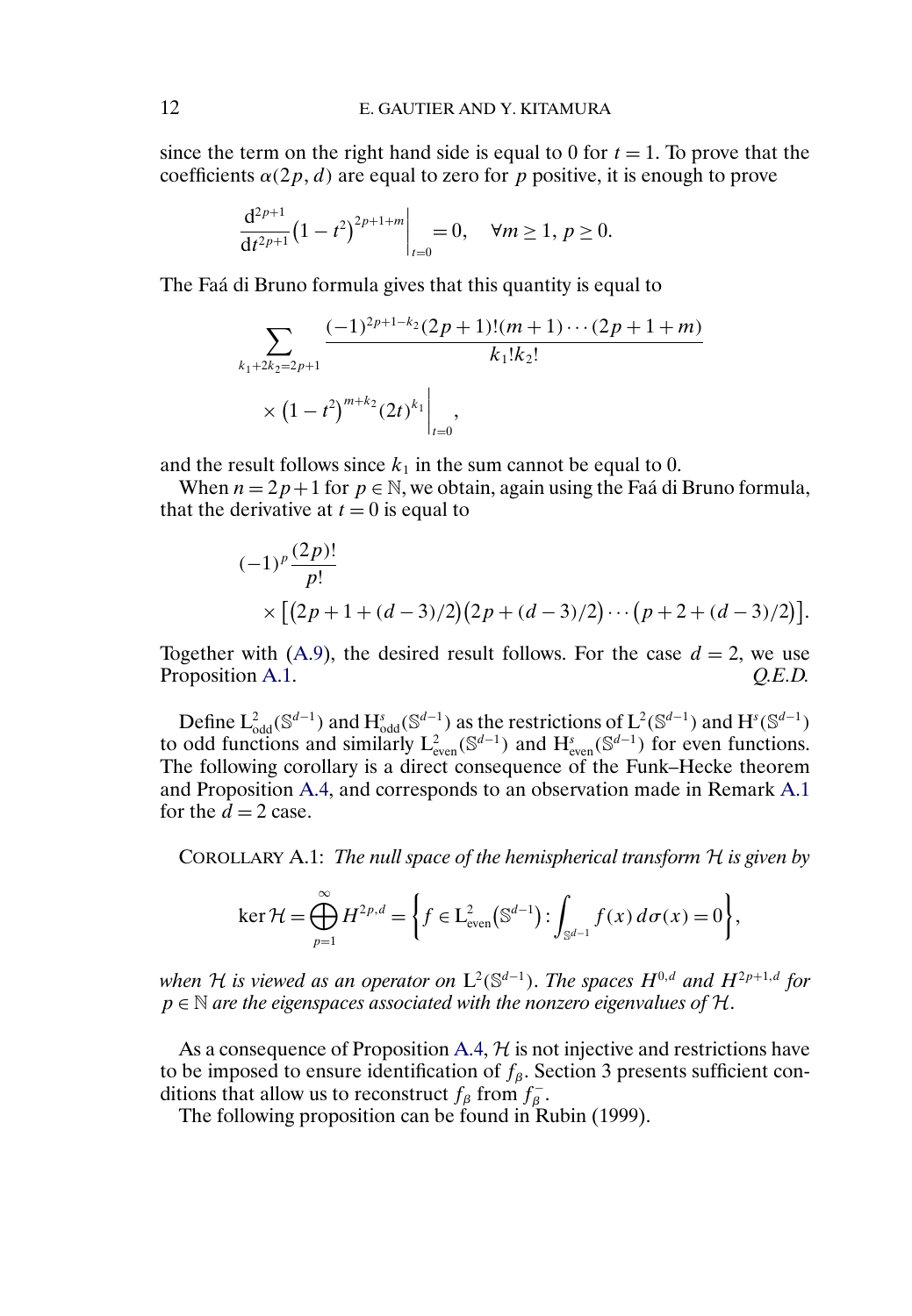<span id="page-12-0"></span>PROPOSITION A.5: *H* is a bijection from  $L^2_{odd}(\mathbb{S}^{d-1})$  to  $H^{d/2}_{odd}(\mathbb{S}^{d-1})$ .

LEMMA A.2:

 $h(A.26)$   $h(n,d) \asymp n^{d-2}$ ,  $(A.27)$   $\left|\lambda(2p+1, d)\right| \asymp p^{-d/2}.$ 

PROOF: Estimate (A.26) is clearly satisfied when  $d = 2$  and 3 since  $h(n, 2) =$ 2 and  $h(n, 3) = 2n + 1$ . When  $d \ge 4$ , we have

$$
h(n, d) = \frac{2}{(d-2)!} \big(n + (d-2)/2\big) \big[(n+1)(n+2)\cdots(n+d-3)\big],
$$

and the results follow.

Next we turn to (A.27). When d is even and  $p \ge d/2$ ,

$$
|\lambda(2p+1, d)| = \frac{\kappa_d}{(2p+1)(2p+3)\cdots(2p+d-1)},
$$

where

$$
\kappa_d = \frac{|\mathbb{S}^{d-2}|1 \cdot 3 \cdots (d-1)}{d-1},
$$

and (A.27) follows. Sterling's double inequality (see Feller [\(1968\)](#page-29-0), pp. 50–53), that is,

$$
\sqrt{2\pi}n^{n+1/2}\exp\biggl(-n+\frac{1}{12n+1}\biggr) < n! < \sqrt{2\pi}n^{n+1/2}\exp\biggl(-n+\frac{1}{12n}\biggr),
$$

implies that

$$
\frac{(2^p p!)^2}{(2p)!} \asymp \sqrt{p}
$$

and therefore

$$
1 \cdot 3 \cdots (2p-1) \asymp \sqrt{p} 2 \cdot 4 \cdots (2p).
$$

Thus, for  $p \ge d/2$  and d odd, we have

$$
|\lambda(2p+1, d)| \asymp \frac{\sqrt{p}}{(2p+2)(2p+4)\cdots(2p+d-1)},
$$

and (A.27) holds for both even and odd d. *Q.E.D.*

We can now easily check that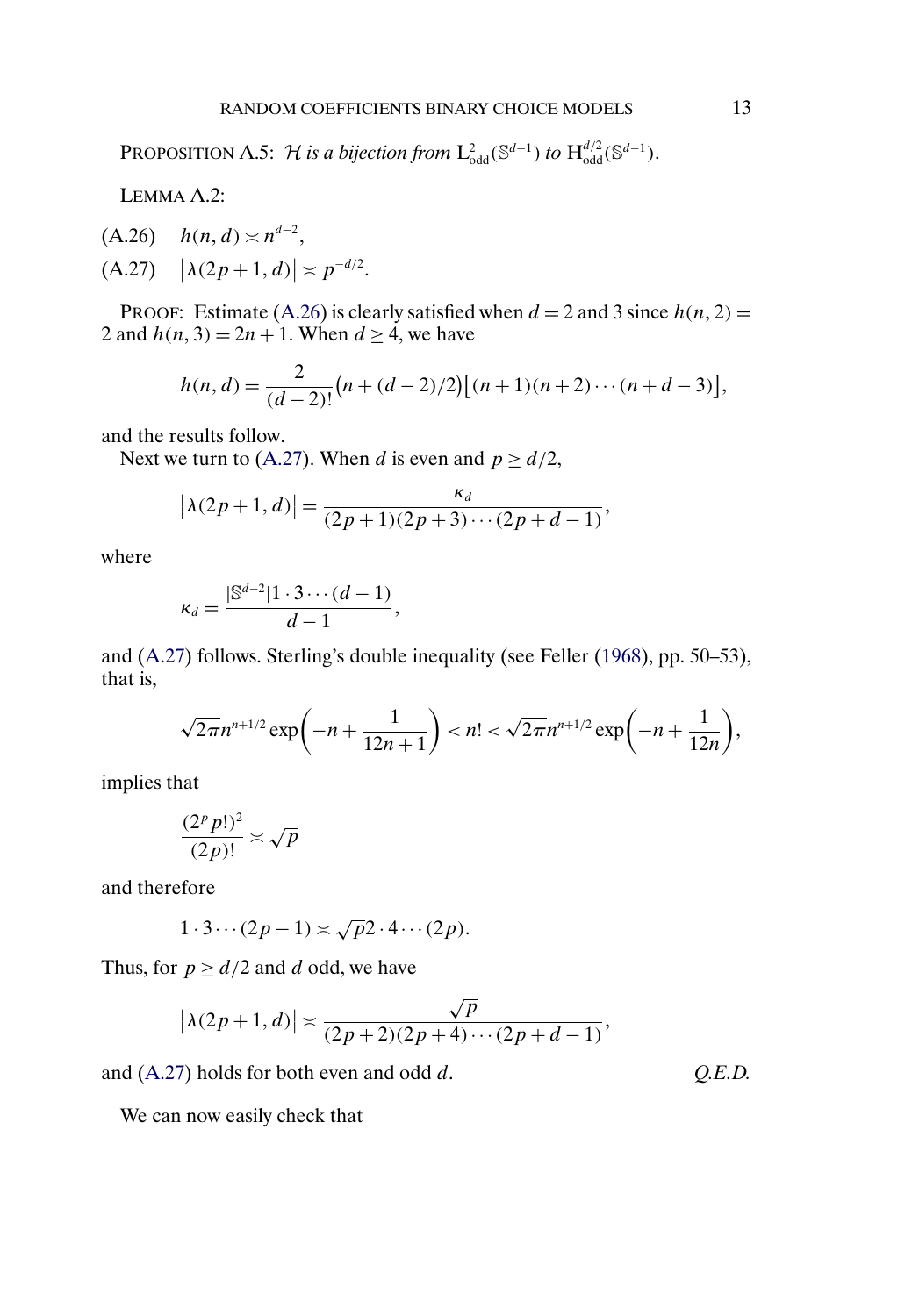PROPOSITION A.6: *For all*  $s > 0$ , *there exist positive constants*  $C_l$  *and*  $C_u$  *such that, for all*  $f$  *in*  $H^s(\mathbb{S}^{d-1})$ *,* 

$$
C_{l}||f^{-}||_{2,s} \leq ||\mathcal{H}(f^{-})||_{2,s+d/2} \leq C_{u}||f^{-}||_{2,s}.
$$

PROOF: By definition, we have

 $\overline{a}$ 

$$
\|\mathcal{H}(f^{-})\|_{2,s+d/2}^{2} = \sum_{p=0}^{\infty} (1+\zeta_{2p+1,d})^{s+d/2} \|Q_{2p+1,d}\mathcal{H}(f^{-})\|_{2}^{2},
$$

where, according to the Funk–Hecke theorem,

$$
Q_{2p+1,d} \mathcal{H}(f^{-}) = Q_{2p+1,d} \mathcal{H}\left(\sum_{q=0}^{\infty} Q_{2q+1,d} f\right)
$$
  
=  $Q_{2p+1,d}\left(\sum_{q=0}^{\infty} \lambda(2q+1,d) Q_{2q+1,d} f\right)$   
=  $\lambda(2p+1,d) Q_{2p+1,d} f.$ 

The result follows since Lemma [A.2](#page-12-0) implies that  $(1 + \zeta_{2p+1,d})^{s+d/2} \lambda^2 (2p +$  $1, d) \asymp (1 + \zeta_{2p+1,d})^s.$ . *Q.E.D.*

The factor  $d/2$  in Proposition A.6 corresponds to the degree of "regularization" due to smoothing by H. Now the inverse of an odd function  $f^-$  is given by

$$
(A.28) \quad \mathcal{H}^{-1}(f^{-})(y) = \sum_{p=0}^{\infty} \frac{1}{\lambda(2p+1, d)} \int_{\mathbb{S}^{d-1}} q_{2p+1, d}(x, y) f^{-}(x) d\sigma(x).
$$

This is straightforward given our results at hand; for example, operate  $H$  on the right hand side to see that

$$
\mathcal{H}\left(\sum_{p=0}^{\infty} \frac{1}{\lambda(2p+1, d)} \int_{\mathbb{S}^{d-1}} q_{2p+1, d}(x, y) f^{-}(x) d\sigma(x)\right)
$$
  
= 
$$
\sum_{p=0}^{\infty} \frac{1}{\lambda(2p+1, d)} \mathcal{H} Q_{2p+1, d} f^{-}
$$
  
= 
$$
\sum_{p=0}^{\infty} \frac{\lambda(2p+1, d)}{\lambda(2p+1, d)} Q_{2p+1, d} f^{-}
$$
 (by the Funk–Hecke theorem)  
= 
$$
f^{-}.
$$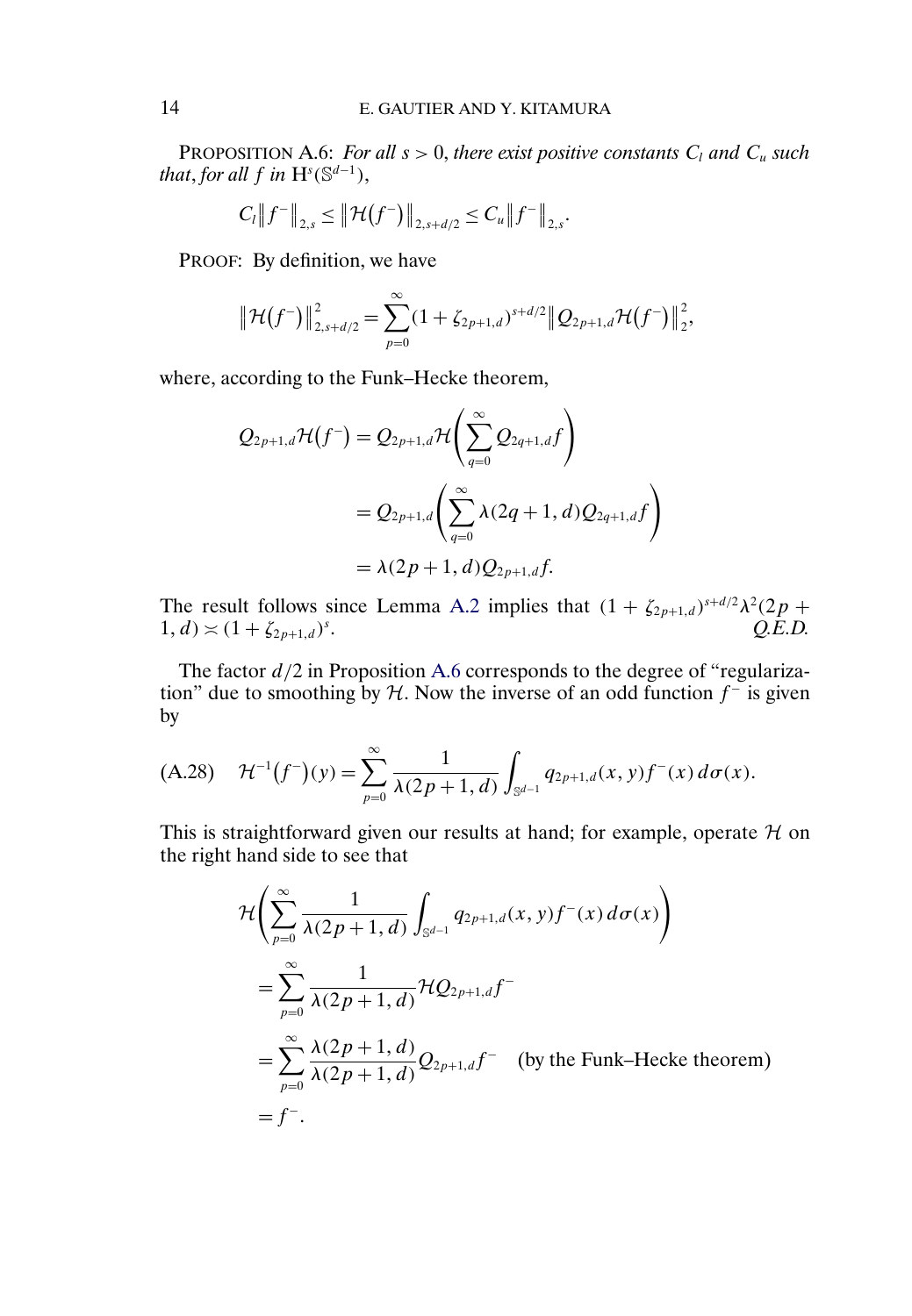<span id="page-14-0"></span>If  $f^-$  belongs to  $H^{d/2}(\mathbb{S}^{d-1})$ , then  $\mathcal{H}^{-1}(f^-)(b)$  is a well-defined  $L^2(\mathbb{S}^{d-1})$  function. Otherwise, it should be understood as a distribution and is only defined in a Sobolev space with negative exponent. Moreover, if  $d$  is a multiple of 4, it is possible to relate the inverse of the operator  $H$  with differentiation, as in the case of  $d = 2$ :

PROPOSITION A.7: *If* d *is a multiple of* 4,

$$
\mathcal{H}^{-1} = \left| \mathbb{S}^{d-2} \right| \prod_{k=1}^{d/4} \left[ -\Delta^S + 2(k-1)(d-2k) \right].
$$

PROOF: If we consider the case where d is even, we know from Proposition [A.4](#page-10-0) that

$$
\frac{1}{\lambda(2p+1,d)} = (-1)^p |S^{d-2}|(2p+1)(2p+3)\dots(d+2p-1).
$$

Thus, if  $d$  is a multiple of 4,

$$
\frac{1}{\lambda(2p+1, d)} = |\mathbb{S}^{d-2}| \prod_{k=1}^{d/4} [-\zeta_{2p+1,d} + 2(k-1)(d-2k)].
$$

Using this and (4.1),

$$
\mathcal{H}^{-1} = \sum_{p=0}^{\infty} \frac{1}{\lambda(2p+1, d)} Q_{2p+1,d}
$$
  
= 
$$
\sum_{p=0}^{\infty} |\mathbb{S}^{d-2}| \left( \prod_{k=1}^{d/4} [-\zeta_{2p+1,d} + 2(k-1)(d-2k)] \right) Q_{2p+1,d}.
$$

Recall [\(A.18\)](#page-5-0) and the proposition is proved.  $Q.E.D.$ 

This connection between the inverse of  $H$  and differentiation suggests that a Bernstein-type inequality might hold for  $\mathcal{H}^{-1}$ . Indeed, even though the above inversion formula is concerned with  $d$ 's that are multiples of 4, the following Bernstein inequality holds for every dimension.

THEOREM A.3—Bernstein Inequality: *For every*  $d \geq 2$  *and every*  $q \in [1, \infty]$ , *there exists a positive constant*  $B(d,q)$  *such that, for all P in*  $\bigoplus_{p=0}^T H^{2p+1,d},$ 

$$
(A.29) \quad \left\|\mathcal{H}^{-1}P\right\|_q \leq B(d,q)T^{d/2} \|P\|_q.
$$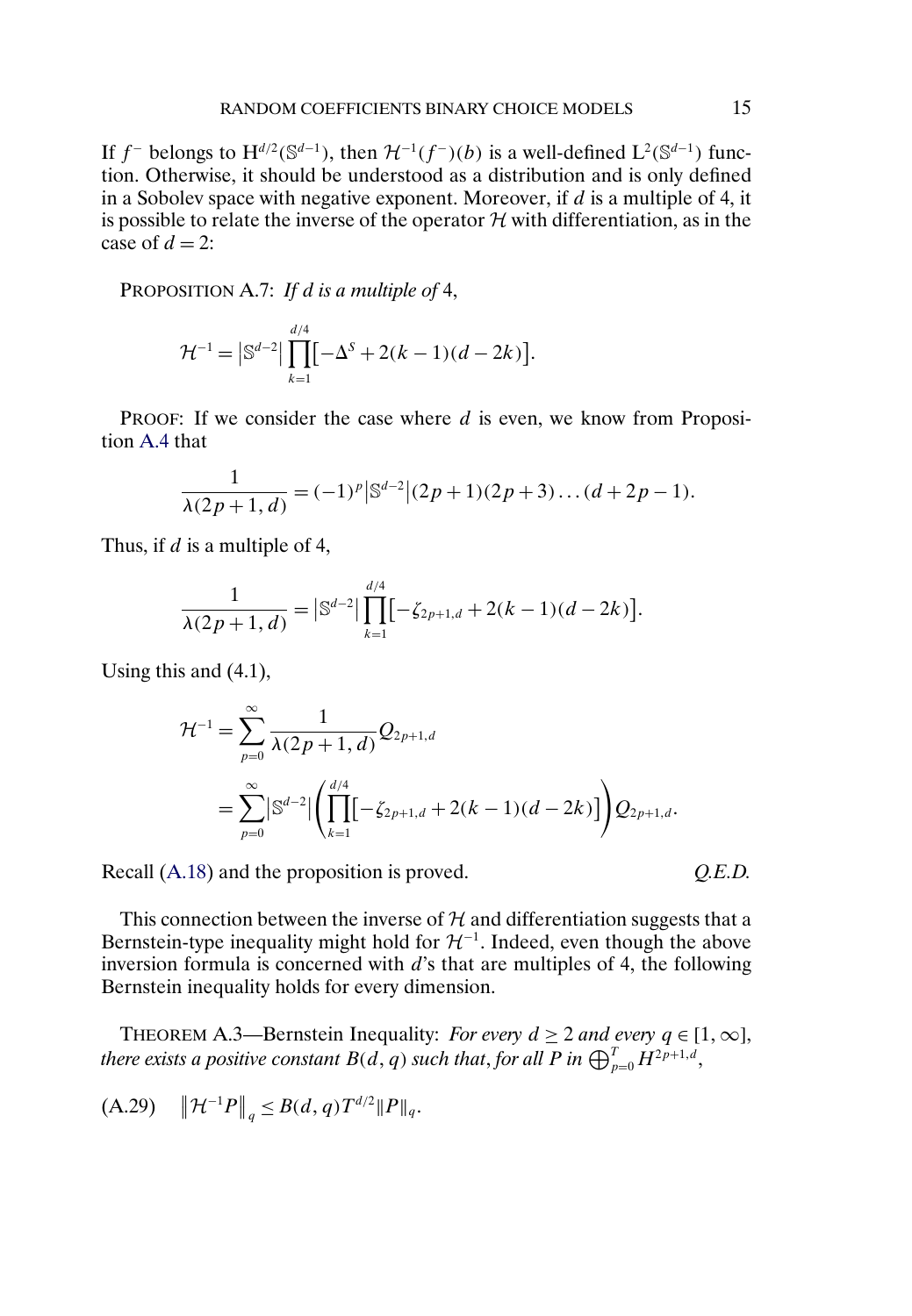PROOF: We can write

$$
H^{-1} = P_1(D) - P_2(D),
$$

where  $P_1(D)$  and  $P_2(D)$  are defined for all odd function  $f^-$  by

$$
P_1(D)f^{-} = \sum_{p=0}^{\infty} \frac{1}{\lambda(4p+3)} \int_{\mathbb{S}^{d-1}} q_{4p+3}(x, y) f^{-}(x) d\sigma(x),
$$
  

$$
P_2(D)f^{-} = -\sum_{p=0}^{\infty} \frac{1}{\lambda(4p+1)} \int_{\mathbb{S}^{d-1}} q_{4p+1}(x, y) f^{-}(x) d\sigma(x).
$$

 $P_1(D)$  and  $P_2(D)$  are two unbounded operators on  $B = L_{odd}^q(\mathbb{S}^{d-1})$  with non-positive eigenvalues. We apply Theorem 3.2 of Ditzian [\(1998\)](#page-29-0) to  $-P_1(D)$  and  $-P_2(D)$ , choosing  $\alpha = 1$ . Condition (1.6) of Ditzian [\(1998\)](#page-29-0) can be verified using Proposition 2.2 with  $r = 1$  and  $p = q$  and the fact that, for the Cesaro kernels,  $C_h^l$  are uniformly bounded in  $L^1(\mathbb{S}^{d-1})$  for  $l > \frac{d-2}{2}$  (see, e.g., Bonami and Clerc ([1973\)](#page-29-0)). We see, using the triangle inequality, that for all  $P$  in  $\bigoplus_{p=0}^T H^{2p+1,d},$ 

$$
\|\mathcal{H}^{-1}P\|_{q} \leq C \frac{1}{\lambda^2 (2T+1, d)} \|P\|_{q}
$$
  

$$
\leq C T^d \|P\|_{q}.
$$

The last inequality follows from  $(A.27)$ .  $Q.E.D.$ 

Rubin (1999) gave other inversion formulas for the Hemispherical transform in terms of differential operators. The fact that the inversion roughly corresponds to differentiation is another manifestation of the ill-posedness of our problem at hand. The inverse operator  $\mathcal{H}^{-1}$  is indeed unbounded. We call the factor  $d/2$  in [\(A.29\)](#page-14-0) the degree of ill-posedness of the inverse problem. For the case q = 2, there exists a lower bound for  $\|\mathcal{H}^{-1}P\|_q$  in [\(A.29\)](#page-14-0) of order  $T^{d/2}$  as well, implying that the upper bound  $T^{d/2}$  in the order of T obtained in Theorem [A.3](#page-14-0) is tight.

#### A.1.5. ESTIMATORS FOR THE CHOICE PROBABILITY FUNCTION

This section considers estimation of the choice probability function  $r$  and its extension  $R$ . We propose an estimator for  $r$ , which, in turn, yields a computationally simple estimator for  $f_8$ . Also, the asymptotic results presented here are useful for the next section where we study the limiting properties of our estimator for the random coefficients density  $f_8$ .

Since R is square integrable on  $\mathbb{S}^{d-1}$ , it has a condensed harmonic expansion which enables us to obtain the expressions in the next theorem.

<span id="page-15-0"></span>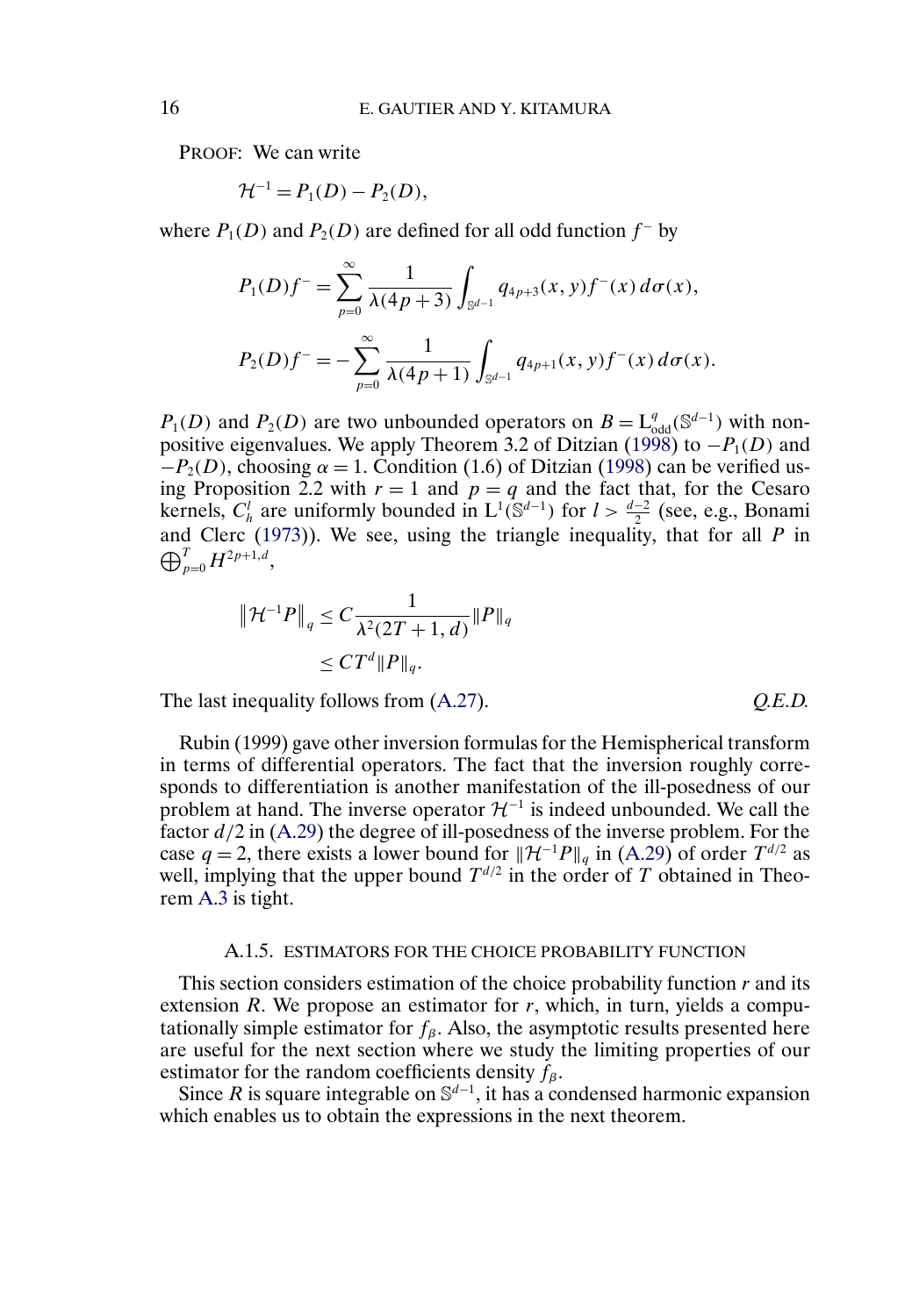THEOREM A.4: *For* x in  $\mathbb{S}^{d-1}$ , we have

$$
(A.30) \quad R(x) = \frac{1}{2} + \sum_{p=0}^{\infty} \mathbb{E} \bigg[ \frac{(2Y-1)}{f_X(X)} q_{2p+1,d}(X,x) \bigg].
$$

This suggests an estimator of the form  $\hat{R}_1(x) = \frac{1}{2} + \hat{R}_1^-$  with

$$
\hat{R}_1^-(x) = \frac{1}{N} \sum_{i=1}^N \frac{(2y_i - 1)}{\hat{f}_X(x_i)} \sum_{p=0}^{T_N} q_{2p+1,d}(x_i, x),
$$

where  $\hat{f}_X$  is an estimator of  $f_X$  and  $T_N$  is a suitably chosen sequence diverging to infinity with N. Note that the second summation corresponds to the Dirichlet kernel. We can generalize this, by introducing a class of estimators of the form

$$
(A.31) \quad \hat{R}_2^-(x) = \frac{1}{N} \sum_{i=1}^N \frac{(2y_i - 1)}{\hat{f}_X(x_i)} K_{2T_N}^-(x_i, x),
$$

where  $K_{2T_N}^-$  is the odd part of a kernel of the form [\(A.23\)](#page-7-0) satisfying Assumption [A.1,](#page-7-0) such as the two kernels in Proposition [A.3.](#page-8-0)

The estimator (A.31) is convenient, though the plug-in term  $\hat{f}_X$  has to be treated with care. We avoid restrictive assumptions on the distributions of covariates and allow  $f_X(x)$  to decay to zero as x approaches the boundary of its support  $H^+$ . To deal with the latter problem, we modify (A.31) by

$$
(A.32) \quad \hat{R}^{-}(x) = \frac{1}{N} \sum_{i=1}^{N} \frac{(2y_i - 1)K_{2T_N}^{-}(x_i, x)}{\max(\hat{f}_X(x_i), m_N)},
$$

where  $m_N$  is a trimming factor going to 0 with the sample size. Our estimator for  $R$  is then

$$
(A.33) \quad \widehat{R} = \frac{1}{2} + \widehat{R}^{-}.
$$

REMARK A.4: Alternative estimators of  $R^-$  are available. For example, one may use kernel regression on the sphere to estimate  $r$  so us to obtain an estimator for  $R^-$ . As noted before, however, we then need to use numerical integration to evaluate (4.5) to calculate  $\hat{f}_{\beta}^{-}$ .

PROOF OF THEOREM A.4: R has the following condensed harmonic expansion:

$$
R(x) = \frac{1}{2} + \sum_{p=1}^{\infty} (Q_{2p+1,d}R)(x).
$$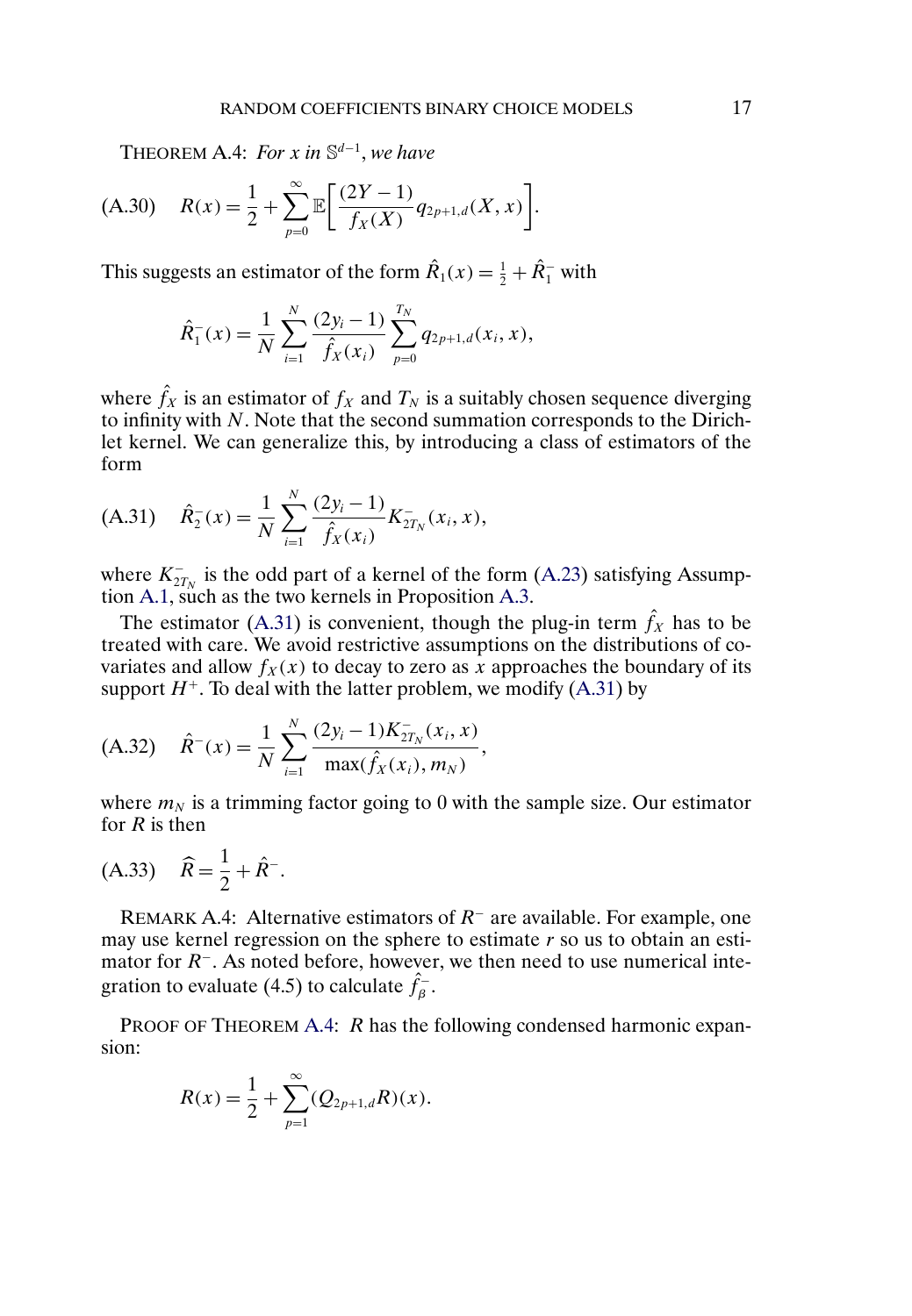We then write, using (3.2), changing variables, and using [\(A.11\)](#page-2-0),

$$
(Q_{2p+1,d}R)(x)
$$
  
=  $\int_{\mathbb{S}^{d-1}} q_{2p+1,d}(x, z)R(z) d\sigma(z)$   
=  $\int_{H^+} q_{2p+1,d}(x, z)r(z) d\sigma(z)$   
+  $\int_{H^-} q_{2p+1,d}(x, z)(1-r(-z)) d\sigma(z)$   
=  $\int_{H^+} q_{2p+1,d}(x, z)r(z) d\sigma(z) - \int_{H^+} q_{2p+1,d}(x, z)(1-r(z)) d\sigma(z)$   
=  $\int_{H^+} q_{2p+1,d}(x, z)(2r(z) - 1) d\sigma(z)$   
=  $\int_{H^+} q_{2p+1,d}(x, z) \mathbb{E} \left[ \frac{2Y - 1}{f_X(z)} |X = z \right] f_X(z) d\sigma(z)$   
=  $\mathbb{E} \left[ \frac{(2Y - 1)q_{2p+1,d}(x, X)}{f_X(X)} \right].$  Q.E.D.

### A.1.6. PROOFS OF MAIN RESULTS

PROOF OF PROPOSITION 3.1: It is straightforward that the model (1.1) and Assumption 1.1 imply that the choice probability function  $r$  given by (1.2) is homogeneous of degree 0. Proposition [A.5,](#page-12-0) along with the fact that  $R = \frac{1}{2} + \mathcal{H}(f_{\beta}^{-})$  with  $f_{\beta}^{-} \in L_{odd}^{2}(\mathbb{S}^{d-1})$ , implies that R belongs to  $H^{d/2}(\mathbb{S}^{d-1})$ . We now turn to the proof of sufficiency. If the extension R given by (3.2) belongs to  $H^{d/2}(\mathbb{S}^{d-1})$ , then so does  $R^-$  and Proposition [A.5](#page-12-0) shows that there exists a unique odd function  $f^-$  in  $L^2(\mathbb{S}^{d-1})$  such that

$$
R = \frac{1}{2} + \mathcal{H}(f^{-}) = \mathcal{H}\left(\frac{1}{|S^{d-1}|} + f^{-}\right).
$$

Moreover, since  $0 \le R(x) \le 1$  holds for every  $x \in \mathbb{S}^{d-1}$ , the above relationship implies that  $\frac{1}{2} \geq Hf^{-}(x)$ ,  $\forall x \in \mathbb{S}^{d-1}$ . But  $\mathcal{H}f^{-}(x) \geq \int_{\{f^{-}(b) \geq 0\}} f^{-}(b) d\sigma(b)$ holds for some x. Therefore, we conclude that  $\frac{1}{2} \geq \int_{\{f^-(b)\geq 0\}} \frac{f^-(b)}{f^-(b)} d\sigma(x) =$  $-\int_{\{f^-(b)\leq 0\}} f^-(b) d\sigma(b)$ , thus  $\int_{\mathbb{S}^{d-1}} |f^-(b)| d\sigma(b) \leq 1$ . Also, following the dis-cussion in Section [A.1.3,](#page-3-0)  $\frac{1}{\sqrt{S^{d-1}} + f^-}$  integrates to 1. We have seen in Corol-lary [A.1](#page-11-0) that, for even function  $g$  that has  $0$  as the coefficient of degree  $0$  in its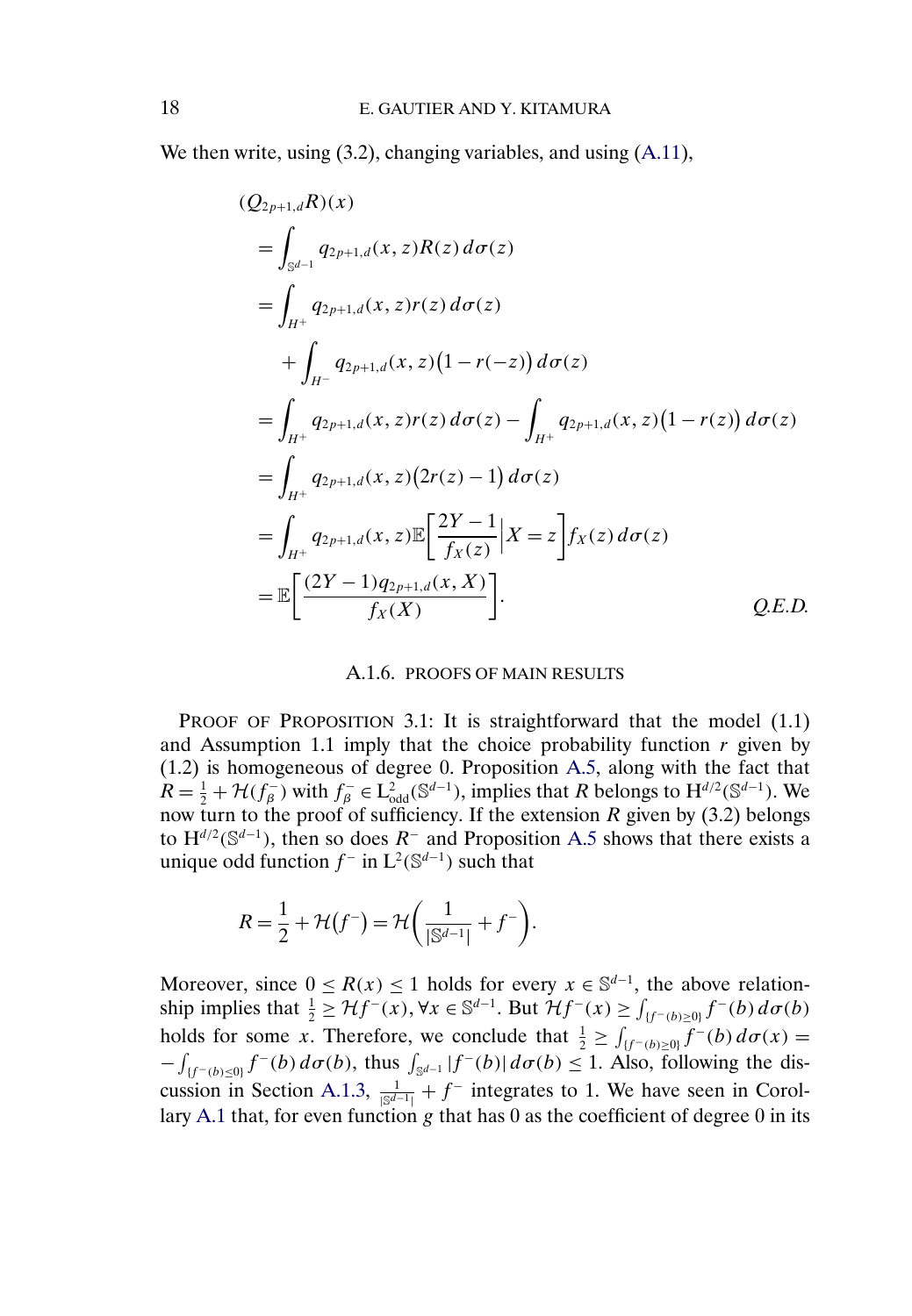expansion on the surface harmonics (i.e., an even function that integrates to zero over the sphere),

$$
R = \mathcal{H}\left(g + \frac{1}{|\mathbb{S}^{d-1}|} + f^{-}\right)
$$

holds. Now consider

$$
g = |f^{-}| - \frac{1}{|\mathbb{S}^{d-1}|} \int_{\mathbb{S}^{d-1}} |f^{-}(b)| d\sigma(b);
$$

then this certainly is even and integrates to zero. Using this, define

$$
f_{\beta}^* := g + \frac{1}{|\mathbb{S}^{d-1}|} + f^-
$$
  
=  $2f^{-1}[f^{-} > 0] + \frac{1}{|\mathbb{S}^{d-1}|} \left(1 - \int_{\mathbb{S}^{d-1}} |f^{-}(b)| d\sigma(b)\right) \ge 0.$ 

Obviously  $f_{\beta}^{*} = f^{-}$ . This function  $f_{\beta}^{*}$  is nonnegative and integrates to 1, and thus it is a proper probability density function (p.d.f.). It is indeed bounded from below by  $\frac{1}{|S^{d-1}|}(1 - \int_{S^{d-1}} |f^-(b)| d\sigma(b))$ . As a consequence, there exists a p.d.f.  $f^*_{\beta}$  such that

$$
R = \mathcal{H}(f_{\beta}^{*}) = \frac{1}{2} + \mathcal{H}(f_{\beta}^{*^{-}}),
$$

and for all x in  $H^+$ ,  $r(x) = \mathcal{H}(f^*_\beta)(x)$ .

PROOF OF THEOREM 4.1: We use the shorthand notation  $\mathbb{I}(b) := \mathbb{I}\lbrace f_{\beta}^{-}(b) >$ 0} and  $\hat{\mathbb{I}}(b) := \mathbb{I}\{\hat{f}_{\beta}^-(b) > 0\}$ . Then  $f_{\beta} = 2f_{\beta}^-\mathbb{I}$  and  $\hat{f}_{\beta} = 2\hat{f}_{\beta}^-\mathbb{I}$ . We write

$$
\overline{f}_{\beta,T}^{-}(b) = \frac{1}{N} \sum_{i=1}^{N} \frac{(2y_i - 1)\mathcal{H}^{-1}(K_{2T_N}^{-}(x_i, \cdot))(b)}{\max(f_X(x_i), m_N)},
$$
  

$$
\overline{f}_{\beta}^{-}(b) = \frac{1}{N} \sum_{i=1}^{N} \frac{(2y_i - 1)\mathcal{H}^{-1}(K_{2T_N}^{-}(x_i, \cdot))(b)}{f_X(x_i)},
$$

and use the decomposition

(A.34) 
$$
\hat{f}_{\beta}^- - f_{\beta}^- = (\hat{f}_{\beta}^- - \overline{f}_{\beta,T}^-) + (\overline{f}_{\beta,T}^- - \mathbb{E}[\overline{f}_{\beta,T}^-]) + (\mathbb{E}[\overline{f}_{\beta,T}^-] - \mathbb{E}[\overline{f}_{\beta}^-]) + (\mathbb{E}[\overline{f}_{\beta}^-] - f_{\beta}^-),
$$

 $Q.E.D.$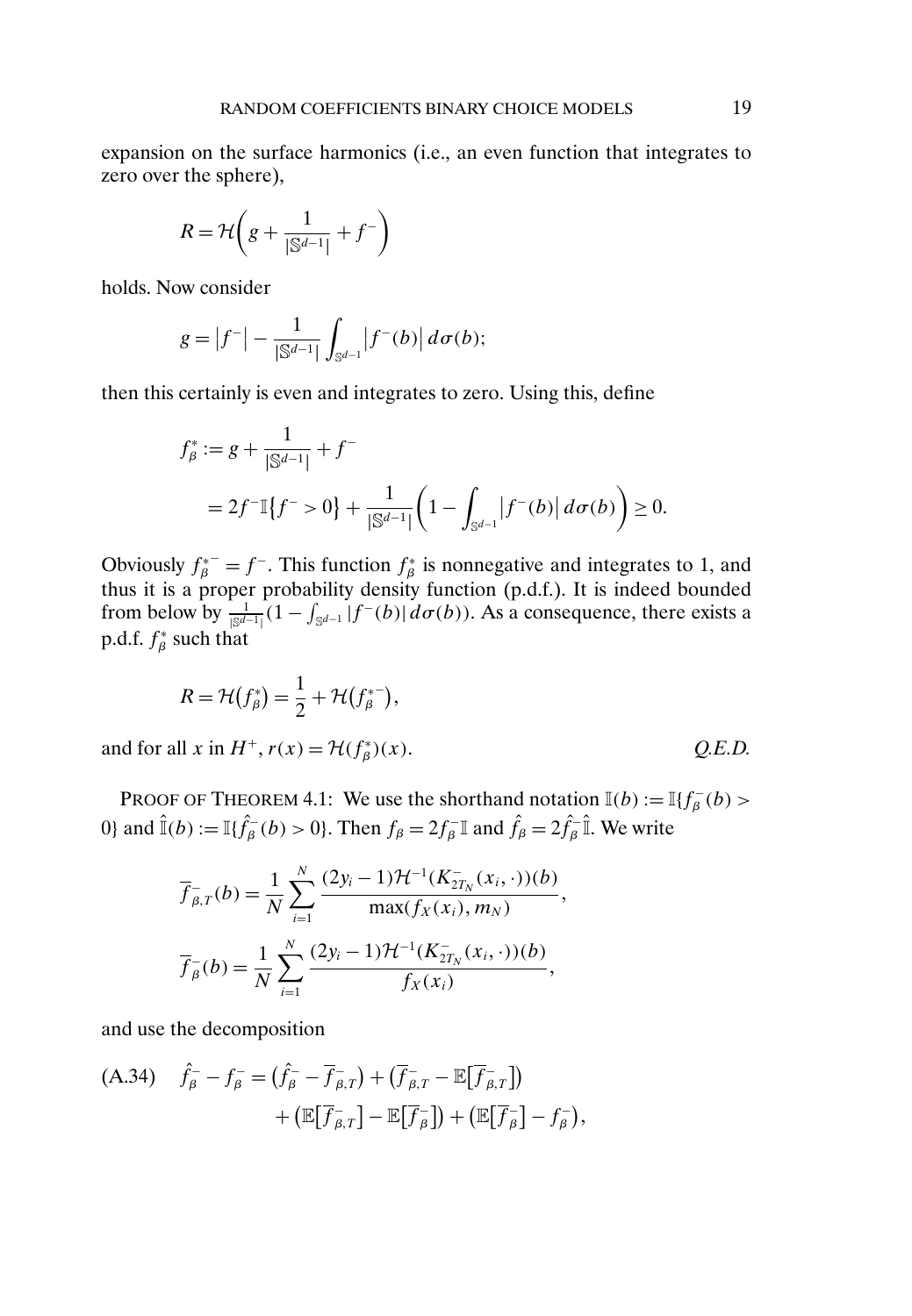and denote the terms on the right hand side by  $S_p$  (stochastic component due to plug-in), S<sub>e</sub> (stochastic component of the infeasible estimator  $\overline{f}_{\beta,T}$ ), B<sub>t</sub> (trimming bias), and  $B_a$  (approximation bias).

Take  $q \in [1, \infty)$ ,

$$
\|\hat{f}_{\beta} - f_{\beta}\|_{q}^{q}
$$
\n
$$
= \int (\hat{f}_{\beta}(b) - f_{\beta}(b))^{q} d\sigma(b)
$$
\n
$$
= \int_{\mathbb{I}(b)=1, \hat{\mathbb{I}}(b)=1} (\hat{f}_{\beta}(b) - f_{\beta}(b))^{q} d\sigma(b)
$$
\n
$$
+ \int_{\mathbb{I}(b)=0, \hat{\mathbb{I}}(b)=1} (\hat{f}_{\beta}(b) - f_{\beta}(b))^{q} d\sigma(b)
$$
\n
$$
+ \int_{\mathbb{I}(b)=1, \hat{\mathbb{I}}(b)=0} (\hat{f}_{\beta}(b) - f_{\beta}(b))^{q} d\sigma(b)
$$
\n
$$
+ \int_{\mathbb{I}(b)=0, \hat{\mathbb{I}}(b)=0} (\hat{f}_{\beta}(b) - f_{\beta}(b))^{q} d\sigma(b)
$$
\n
$$
:= A_{1} + A_{2} + A_{3} + A_{4}.
$$

Obviously,

$$
A_1 = \int_{\mathbb{I}(b)=1, \hat{\mathbb{I}}(b)=1} \left(2\hat{f}_{\beta}^-(b) - 2f_{\beta}^-(b)\right)^q d\sigma(b),
$$

and  $A_4 = 0$ . Also,

$$
A_2 = \int_{\mathbb{I}(b) = 0, \hat{\mathbb{I}}(b) = 1} \left( 2 \hat{f}_{\beta}^-(b) - f_{\beta}(b) \right)^q d\sigma(b).
$$

But, given  $\mathbb{I}(b) = 0$  and  $\hat{\mathbb{I}}(b) = 1$ ,  $2\hat{f}_{\beta}(b) > 0$ ,  $f_{\beta}(b) = 0$ , and  $2f_{\beta}(b) \le 0$ ; so, replacing  $f_\beta$  with  $2f_\beta^-$  in the bracket,

$$
A_2 \leq \int_{\mathbb{I}(b)=0,\hat{\mathbb{I}}(b)=1} \left(2\hat{f}^-_{\beta}(b) - 2f^-_{\beta}(b)\right)^q d\sigma(b).
$$

Similarly,

$$
A_3 = \int_{\mathbb{I}(b) = 1, \hat{\mathbb{I}}(b) = 0} (\hat{f}_{\beta}(b) - 2f_{\beta}^-(b))^q d\sigma(b),
$$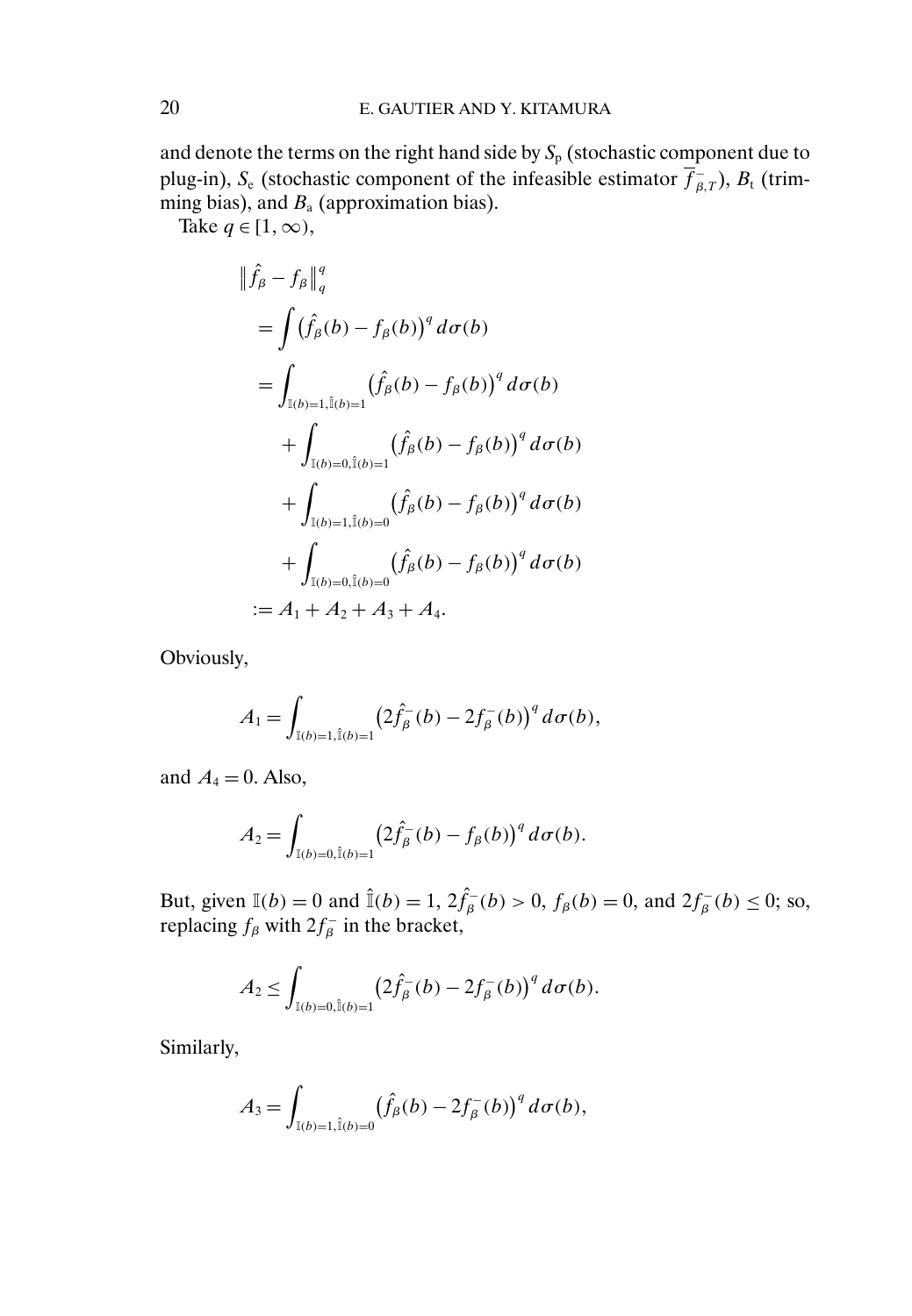and given  $\mathbb{I}(b) = 1$  and  $\hat{\mathbb{I}}(b) = 0$ ,  $2f_{\beta}^{-}(b) > 0$ ,  $\hat{f}_{\beta}(b) = 0$ , and  $2\hat{f}_{\beta}^{-}(b) \le 0$ ; so, replacing  $f_\beta$  with  $2f_\beta^-$  in the bracket,

$$
A_3 \leq \int_{\mathbb{I}(b)=0,\hat{\mathbb{I}}(b)=1} \left(2\hat{f}_{\beta}^-(b) - 2f_{\beta}^-(b)\right)^q d\sigma(b).
$$

Overall,

 $\parallel$ 

$$
\| \hat{f}_{\beta} - f_{\beta} \|_q^q \leq 2^q \big \| \hat{f}_{\beta}^- - f_{\beta}^- \big \|_q^q.
$$

A similar proof can be carried out replacing  $L^q(\mathbb{S}^{d-1})$  by  $L^{\infty}(\mathbb{S}^{d-1})$ . Thus, it is enough to consider the behavior of  $\hat{f}_{\beta} - f_{\beta}$  instead of  $\hat{f}_{\beta} - f_{\beta}$ . As noted above, the former can be decomposed into four terms,  $S_p$ ,  $S_e$ ,  $B_t$ , and  $B_a$ .

We start with the analysis of  $S_p$ . Note that, for  $q \in [1, \infty]$ ,

$$
S_{p}||_{q} = \left\| \mathcal{H}^{-1} \left( \frac{1}{N} \sum_{i=1}^{N} \frac{(2y_{i} - 1)K_{2T_{N}}^{-(x_{i}, \cdot)}}{\max(f_{X}(x_{i}), m_{N})} \times \left( \frac{\max(f_{X}(x_{i}), m_{N})}{\max(f_{X}(x_{i}), m_{N})} - 1 \right) \right) \right\|_{q}
$$
  
\n
$$
\leq B(d, q) T_{N}^{d/2}
$$
  
\n
$$
\times \left\| \frac{1}{N} \sum_{i=1}^{N} \frac{(2y_{i} - 1)K_{2T_{N}}^{-(x_{i}, \cdot)}}{\max(f_{X}(x_{i}), m_{N})} \left( \frac{\max(f_{X}(x_{i}), m_{N})}{\max(f_{X}(x_{i}), m_{N})} - 1 \right) \right\|_{q}
$$

(by Theorem [A.3\)](#page-14-0)

$$
\leq B(d,q)T_N^{d/2}m_N^{-1}\left\|\frac{1}{N}\sum_{i=1}^N|K_{2T_N}(x_i,\cdot)|\right\|_q
$$
  

$$
\times \max_{i=1,\dots,N}\left|\frac{\max(f_X(x_i),m_N)}{\max(\hat{f}_X(x_i),m_N)}-1\right|
$$
  

$$
\leq B(d,q)T_N^{d/2}m_N^{-2}\left\|\frac{1}{N}\sum_{i=1}^N|K_{2T_N}(x_i,\cdot)|\right\|_q
$$
  

$$
\times \max_{i=1,\dots,N}|f_X(x_i)-\hat{f}_X(x_i)|
$$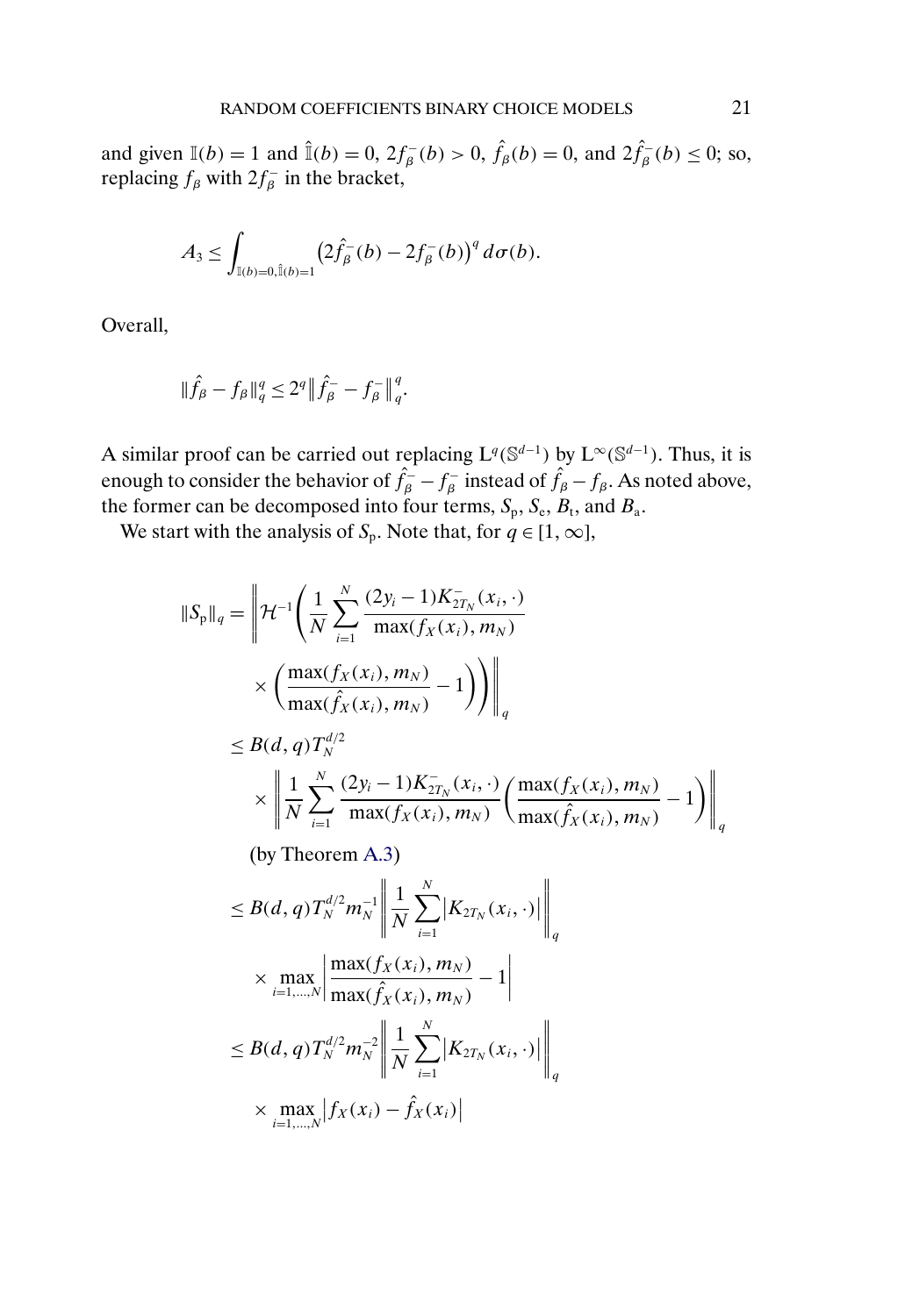<span id="page-21-0"></span>holds, where we have used the triangle inequality. The  $L<sup>q</sup>$ -norm on the right hand side is bounded from above by

$$
\begin{aligned} \text{(A.35)} \quad & \left\| \frac{1}{N} \sum_{i=1}^{N} \left| K_{2T_N}(x_i, \cdot) \right| - \mathbb{E} \left| K_{2T_N}(X, \cdot) \right| \right\|_q \\ &+ \left\| \mathbb{E} \left| K_{2T_N}(X, \cdot) \right| \right\|_q := \|T_1\|_q + \|T_2\|_q. \end{aligned}
$$

First consider the term  $||T_1||_q$ . We begin with the case of  $q \in [1, 2]$ . By the Hölder inequality,

$$
\mathbb{E}\big[\|T_1\|_q^q\big] = \int_{\mathbb{S}^{d-1}} \mathbb{E}\big[T_1(x)^q\big] d\sigma(x)
$$
  

$$
\leq \int_{\mathbb{S}^{d-1}} \mathbb{E}\big[T_1(x)^2\big]^{q/2} d\sigma(x),
$$

where

$$
\begin{aligned}\n\text{(A.36)} \quad & \mathbb{E}\big[T_1(x)^2\big] \leq \frac{1}{N} \mathbb{E}\big[\big(K_{2T_N}(X, x)\big)^2\big] \\
&\leq \frac{C}{N} \left\|K_{2T_N}(\star_2, x)\right\|_2^2 \quad \text{(boundedness assumption on } f_X) \\
&= \frac{C}{N} \left\|\sum_{n=0}^{2T_N} \chi(n, 2T_N) q_{n,d}(\star_2, x)\right\|_2^2 \\
&\leq \frac{C}{N} \sum_{n=0}^{2T_N} \left\|q_{n,d}(\star_2, x)\right\|_2^2 \quad \text{(by Assumption A.1(iv))} \\
&\leq \frac{C}{N} \sum_{n=0}^{2T_N} \frac{h^2(n, d) \left\|C_n^{\nu(d)}(\star_2' x)\right\|_2^2}{\left\|\mathbb{S}^{d-1}\right\|^2 (C_n^{\nu(d)}(1))^2} \\
&\leq \frac{C}{N} \sum_{n=0}^{2T_N} h(n, d) \quad \text{(by (A.12))} \\
&\leq \frac{CT_N^{d-1}}{N} \quad \text{(by Lemma A.2).}\n\end{aligned}
$$

By the Markov inequality,

$$
(A.37) \t T_N^{d/2} m_N^{-2} \|T_1\|_q = O_p(m_N^{-2} N^{-1/2} T_N^{(2d-1)/2}),
$$

providing a convergence rate for  $||T_1||_q$ ,  $q \in [1, 2]$ . So if we can establish a similar rate for  $||T_1||_{\infty}$ , all  $L^q(\mathbb{S}^{d-1})$  convergence rates of  $T_1$  for  $q \in (2,\infty]$  can be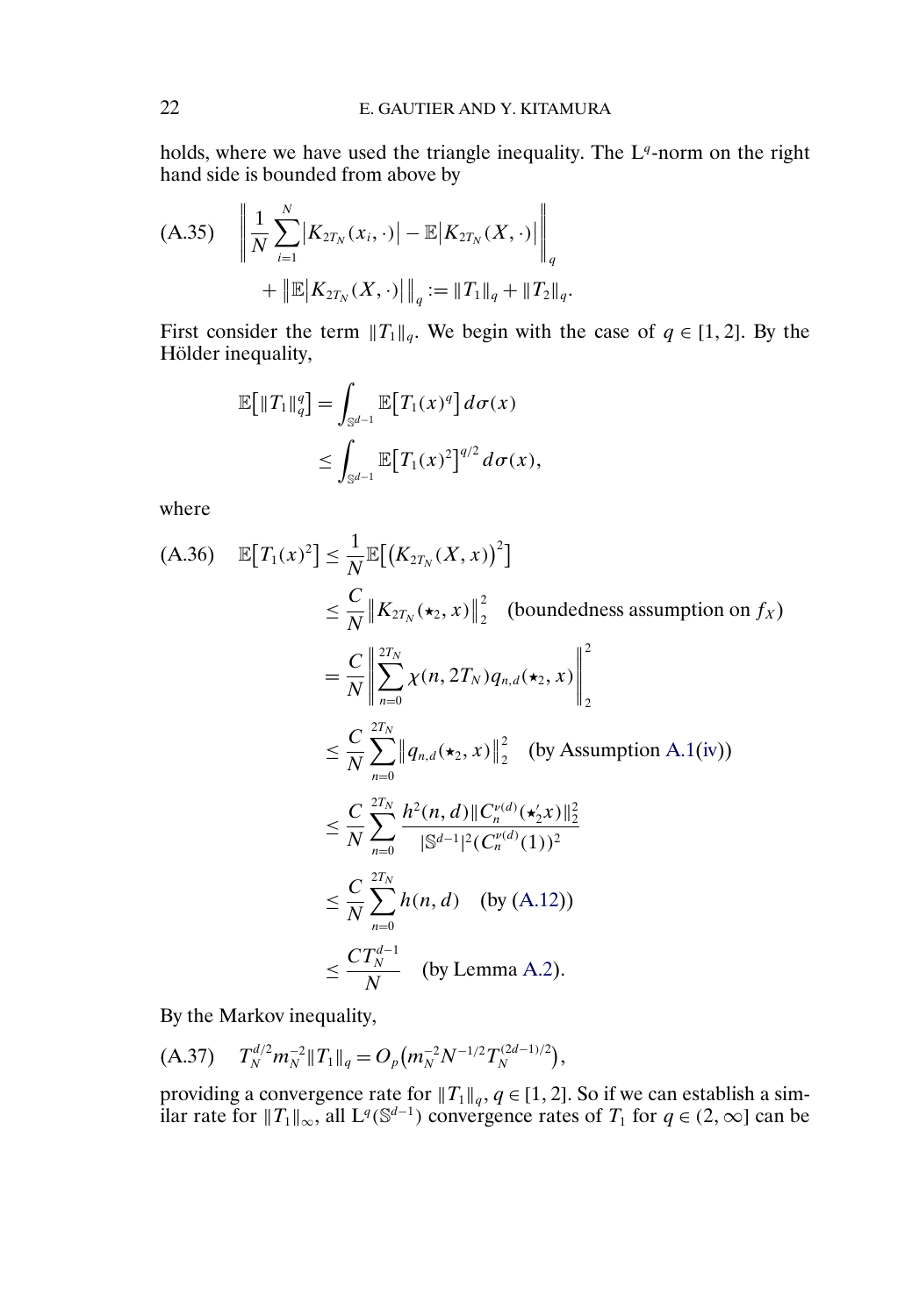<span id="page-22-0"></span>interpolated between the  $L^2(\mathbb{S}^{d-1})$  and  $L^{\infty}(\mathbb{S}^{d-1})$  convergence rates using the following inequality:

$$
(A.38) \quad \forall f \in L^{\infty}(\mathbb{S}^{d-1}), \quad \|f\|_{q} \le \|f\|_{2}^{2/q} \|f\|_{\infty}^{1-2/q}.
$$

To see this, note that

$$
||f||_q = ||f^2|f|^{q-2}||_1^{1/q}
$$
  
\n
$$
\leq [||f^2||_1||f|^{q-2}||_{\infty}]^{1/q} \text{ (by Hölder)}
$$
  
\n
$$
= ||f||_2^{2/q}||f||_{\infty}^{1-2/q}.
$$

We can thus focus on  $||T_1||_{\infty}$ . We cover the sphere  $\mathbb{S}^{d-1}$  by  $\mathfrak{N}(N, d)$  geodesic balls (caps)  $(B_i)_{i=1}^{\mathfrak{N}(N,d)}$  of centers  $(\tilde{x}_i)_{i=1}^{\mathfrak{N}(N,d)}$  and radius  $R(N,d)$ , that is,  $B_i =$  ${x \in \mathbb{S}^{d-1} : ||x - \tilde{x}_i|| \le R(N, d)}$ . As the notation suggests, we let the radius of the balls depend on N and  $\tilde{d}$ , as specified more precisely below. Note that  $\mathfrak{N}(N,d) \asymp R(N,d)^{-(d-1)}.$ 

We now prove that, for every  $\varepsilon > 0$  positive, there exists a positive M such that

$$
(A.39) \quad \mathbb{P}\left(v_N T_N^{d/2} m_N^{-2} \sup_{x \in \mathbb{S}^{d-1}} |T_1(x)| \ge M\right) \le \varepsilon
$$

holds for an appropriately chosen sequence  $v_N \uparrow \infty$ . Write

$$
\begin{split} \text{(A.40)} \quad & \mathbb{P}\Big(v_N T_N^{d/2} m_N^{-2} \sup_{x \in \mathbb{S}^{d-1}} \big| T_1(x) \big| \ge M\Big) \\ &\le \mathbb{P}\Big(\bigcup_{i=1,\dots,\mathfrak{N}(N,d)} \big\{v_N T_N^{d/2} m_N^{-2} \big| T_1(\tilde{x}_i) \big| \ge M/2\big\}\Big) \\ &+ \mathbb{P}\Big(\exists i \in \big\{1,\dots,\mathfrak{N}(N,d)\big\}: \\ &v_N T_N^{d/2} m_N^{-2} \sup_{x \in B_i} \big| T_1(x) - T_1(\tilde{x}_i) \big| \ge M/2\Big) \\ &\le \mathfrak{N}(N,d) \sup_{i=1,\dots,\mathfrak{N}_N} \mathbb{P}\big(v_N T_N^{d/2} m_N^{-2} \big| T_1(\tilde{x}_i) \big| \ge M/2\big), \end{split}
$$

where the last inequality is obtained using Assumption [A.1\(ii\)](#page-7-0) on the kernel and letting  $R(N, d) \asymp m_N^2 v_N^{-1} T_N^{-(d/2+\alpha)} M$  (where  $\alpha$  is given in Assumption [A.1\(ii\)](#page-7-0)). Notice that

(A.41) 
$$
\mathbb{P}(v_N T_N^{d/2} m_N^{-2} |T_1(\tilde{x}_i)| \ge M/2)
$$

$$
= \mathbb{P}\left(\left|\sum_{j=1}^N \frac{|K_{2T_N}(x_j, \tilde{x}_i)|}{T_N^{d-1}} - \mathbb{E}\left[\frac{|K_{2T_N}(X, \tilde{x}_i)|}{T_N^{d-1}}\right]\right|\right)
$$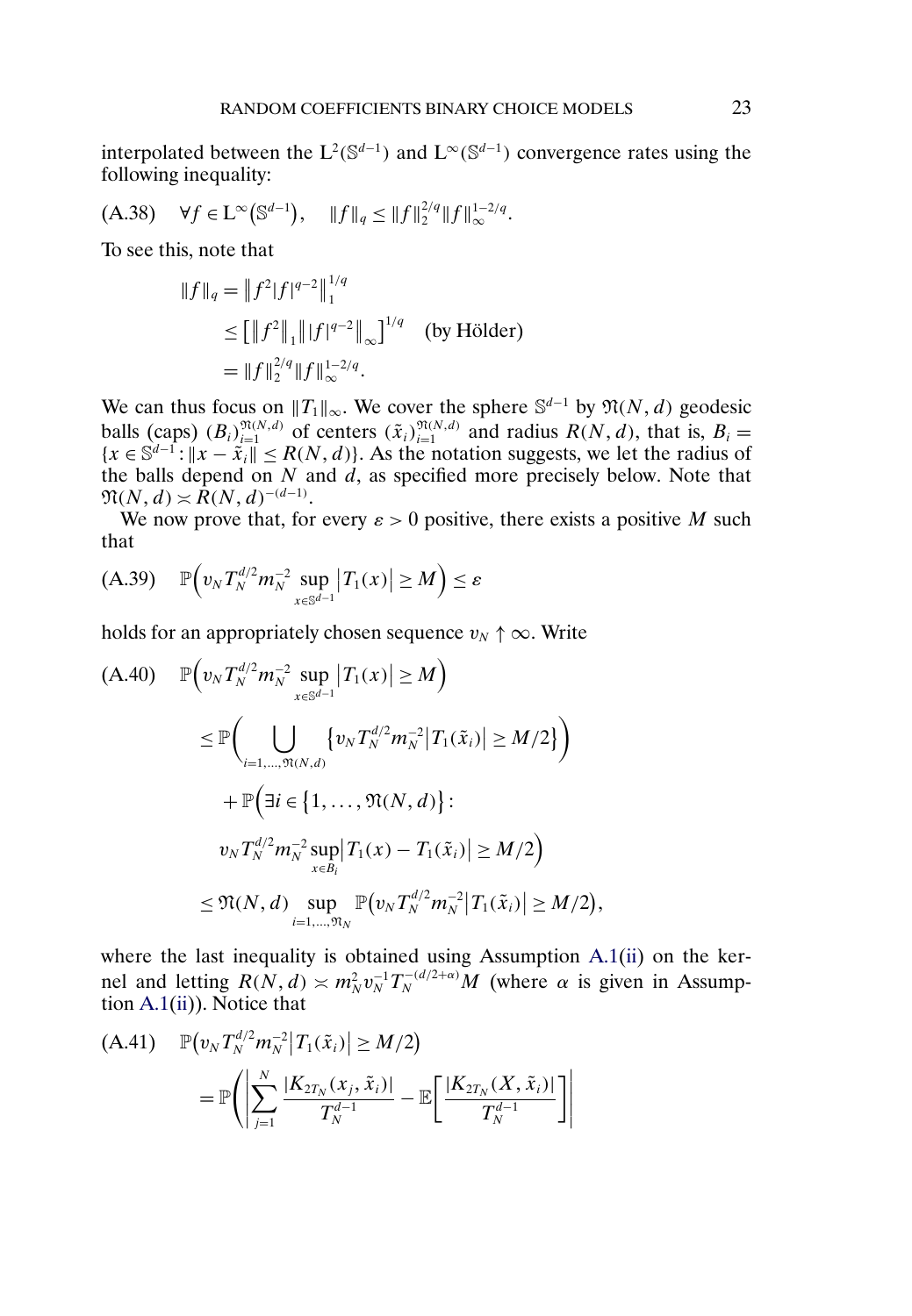<span id="page-23-0"></span>
$$
\geq T_N^{-(d-1)} v_N^{-1} T_N^{-d/2} m_N^2 N M/2
$$
  

$$
\leq 2 \exp \left\{ -\frac{1}{2} \left( \frac{t^2}{\omega + L t/3} \right) \right\} \quad \text{(Bernstein inequality)},
$$

where

$$
t = T_N^{-(d-1)} v_N^{-1} T_N^{-d/2} m_N^2 N M/2,
$$
  
\n
$$
\omega \ge \sum_{j=1}^N \text{var}\bigg(\frac{|K_{2T_N}(X_j, \tilde{x}_i)|}{T_N^{d-1}}\bigg),
$$
  
\n
$$
\forall j = 1, ..., N, \quad \left|\frac{K_{2T_N}(X_j, \tilde{x}_i)}{T_N^{d-1}}\right| \le L \quad \text{(using (A.17) and (A.8))}.
$$

The bound L in the last line is obtained by noting that  $|K_{2T_N}(X_i, \tilde{x}_i)| =$  $|\sum_{n=0}^{2T_N} \chi(n, 2T_N) q_{n,d}(X_j, \tilde{x}_i)| \leq C \sum_{n=0}^{2T_N} |h(n, d)| \asymp T_N^{d-1}$ , which follows from [\(A.17\)](#page-4-0), [\(A.8\)](#page-2-0), and [\(A.26\)](#page-12-0). Here we can take  $\omega = CNE[K_{2T_N}(X, \tilde{x}_i)^2]$ ; then, by the calculations in [\(A.36\)](#page-21-0), we can write  $\omega = CNT_N^{-(d-1)}$ .  $\omega$  is the leading term in the denominator of the exponent in the last inequality.

If we take  $v_N = (\log N)^{-1/2} m_N^2 N^{1/2} T_N^{-(2d-1)/2}$ , then

$$
(A.42) \quad \frac{t^2}{\omega + Lt/3} \asymp (\log N)M^2.
$$

Also, use this  $v_N$  in our choice of  $R(N, d)$  made above to get

$$
R(N, d) \asymp m_N^2 v_N^{-1} T_N^{-(d/2+\alpha)} M = \left(\log(N)\right)^{1/2} N^{-1/2} T_N^{(d-1)/2-\alpha} M.
$$

Thus

(A.43) 
$$
\mathfrak{N}(N, d) \asymp R(N, d)^{-(d-1)} = \exp(C_1 \log N + o(\log N))
$$

for some constant  $C_1$  that might be greater than  $\frac{1}{2}(d-1)$ , depending on the value of  $\alpha$ . Indeed,  $T_N$  does not grow more than polynomially fast in N. Equations  $(A.40)$ ,  $(A.41)$ ,  $(A.42)$ , and  $(A.43)$  imply that, for positive constants C and  $C_2$ ,

$$
(A.44) \quad \mathbb{P}\Big(v_N T_N^{d/2} m_N^{-2} \sup_{x \in \mathbb{S}^{d-1}} |T_1(x)| \ge M\Big) \le C \exp\big\{(\log N) \big(C_1 - C_2 M^2\big)\big\}
$$

holds. For a large enough M,  $C_1 - C_2M^2 < 0$  and the right hand side of (A.44) converges to zero, so [\(A.39\)](#page-22-0) follows. In summary, we have just shown that

$$
T_N^{d/2} m_N^{-2} \|T_1\|_{\infty} = O_p((\log N)^{1/2} m_N^{-2} N^{-1/2} T_N^{(2d-1)/2}),
$$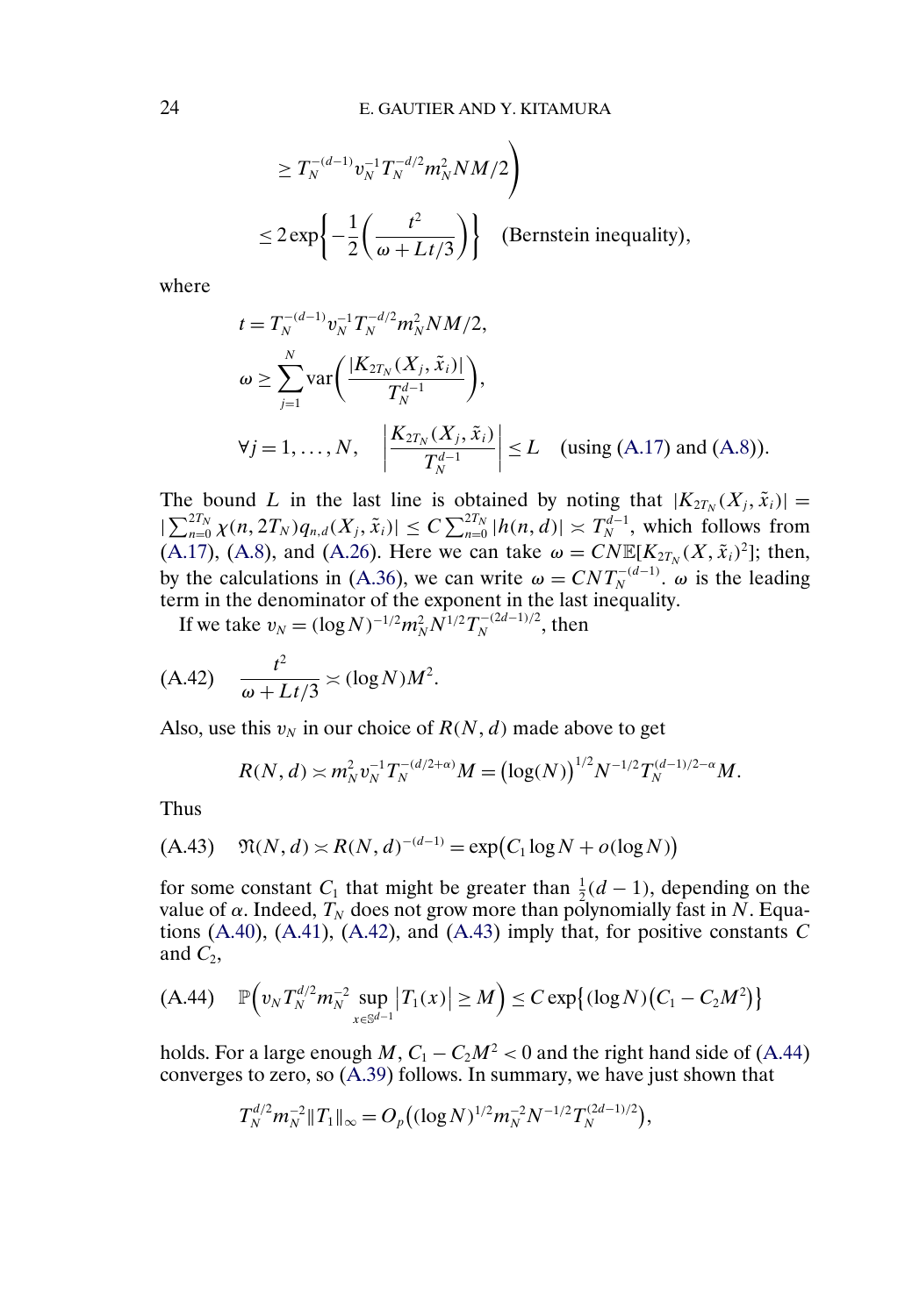and with [\(A.37\)](#page-21-0) and [\(A.38\)](#page-22-0), we also conclude that

$$
T_N^{d/2} m_N^{-2} \|T_1\|_q = O_p((\log N)^{1/2-1/q} m_N^{-2} N^{-1/2} T_N^{(2d-1)/2}).
$$

Concerning  $||T_2||_q$ ,  $q \in [1,\infty]$ , since  $f_X$  is bounded by assumption, there exists a positive  $C$  such that

$$
||T_2||_q \le C || ||K_{2T_N}(\star_1, \star_q)||_1 ||_q,
$$

where integration in  $\|\cdot\|_1$  is with respect to argument  $\star_1$  and integration in  $\|\cdot\|_q$ is with respect to  $\star_q$ . But  $||K_{2T_N}(\star_1, \star_q)||_1$  is a constant and does not depend on  $\star_a$ , as previously noted. Thus

$$
\left\| \left\| K_{2T_N}(\star_1, \star_q) \right\|_1 \right\|_q = \left| \mathbb{S}^{d-1} \right|^{1/q} \left\| K_{2T_N}(\star_1, \star_q) \right\|_1,
$$

and we conclude that this term is  $O(1)$  using Assumption [A.1\(i\)](#page-7-0) on the kernel; thus.

$$
T_N^{d/2}m_N^{-2}\|T_2\|_q=O\big(m_N^{-2}T_N^{d/2}\big).
$$

Analogously to our treatment of  $||T_1||_q$ , we can prove that, when  $q \in [1, 2]$ ,

$$
\|S_{\rm e}\|_q = O_p(m_N^{-1}N^{-1/2}T_N^{(2d-1)/2}),
$$

while for  $q \in (2, \infty]$ ,

$$
||S_{\rm e}||_q = O_p(m_N^{-1}(\log N)^{1/2-1/q}N^{-1/2}T_N^{(2d-1)/2}).
$$

Let us now turn to the bias term induced by trimming:

$$
B_t(b) = \mathbb{E}\bigg[\frac{(2Y-1)\mathcal{H}^{-1}(K_{2T_N}^-(X,\cdot))(b)}{f_X(X)}\bigg(\frac{f_X(X)}{\max(f_X(X),m_N)}-1\bigg)\bigg]
$$
  
= 
$$
\int_{\{z\in\mathbb{S}^{d-1}:f_X(z)
$$

This yields

$$
|B_t(b)| \le \int_{\mathbb{S}^{d-1}} |\mathcal{H}^{-1}(K_{2T_N}^-(z,\cdot))(b)| \mathbb{I}\left\{z \in \mathbb{S}^{d-1} : f_X(z) < m_N\right\} d\sigma(z)
$$
\n
$$
= \int_{\mathbb{S}^{d-1}} |\mathcal{H}^{-1}(K_{2T_N}^-(b,\cdot))(z)| \mathbb{I}\left\{z \in \mathbb{S}^{d-1} : f_X(z) < m_N\right\} d\sigma(z)
$$
\n(using the condensed Harmonic expansion):

(using the condensed Harmonic expansion);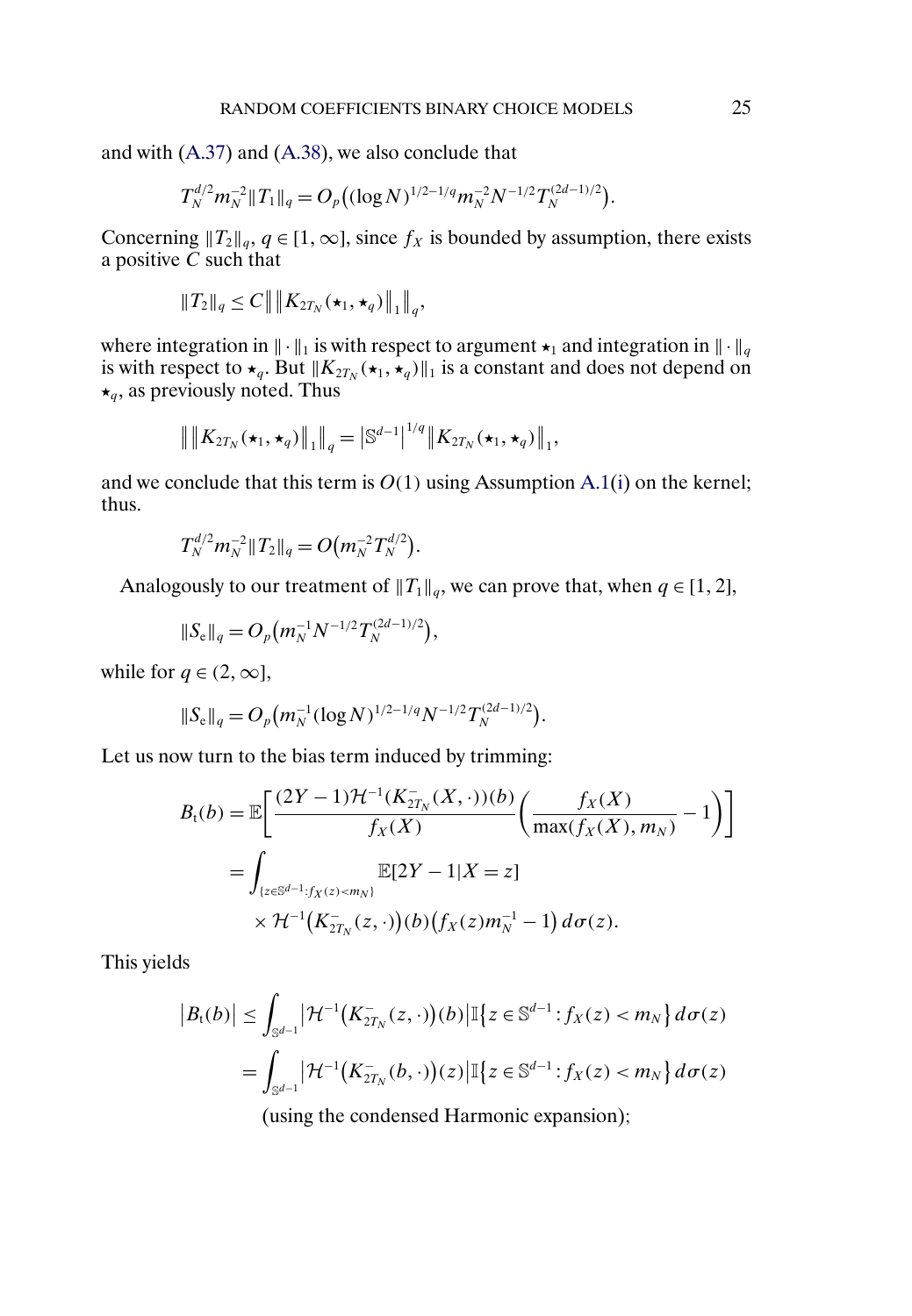thus, for every  $1 \le r \le q$ ,

$$
||B_t||_q \le ||\mathcal{H}^{-1}(K_{2T_N}^-(b,\cdot))||_r \sigma(f_X < m_N)^{1/q-1/r+1}
$$
  
(from Proposition A.2)  

$$
\le CB(d,r)T_N^{d/2+(d-1)(1-1/r)}\sigma(f_X < m_N)^{1/q-1/r+1},
$$

where in the last inequality we use Theorem [A.3](#page-14-0) and calculate an upper bound on the L'-norm of the kernel by interpolation, using Hölder's inequality, between the uniformly bounded  $L^1$ -norm and the upper bound on the sup norm of the order of  $T_N^{d-1}$  seen previously, C is a constant. We finally treat  $B_a$  using Assumption [A.1\(iii\)](#page-7-0) with the condition that  $f_{\beta}^- \in W_q^s(\mathbb{S}^{d-1})$ :

$$
||B_{\mathbf{a}}||_q \leq CT_N^{-s}.
$$

In the case where  $f_X \ge m \sigma$  a.e., we use the decomposition

$$
\hat{f}_{\beta}^- - f_{\beta}^- = (\hat{f}_{\beta}^- - \overline{f}_{\beta}^-) + (\overline{f}_{\beta}^- - \mathbb{E}[\overline{f}_{\beta}^-]) + (\mathbb{E}[\overline{f}_{\beta}^-] - f_{\beta}^-)
$$
  
=  $\tilde{S}_{p} + \tilde{S}_{e} + B_{a}$ .

Now, for example,

$$
\|\tilde{S}_{p}\|_{q} \leq B(d,q)T_{N}^{d/2}\left\|\frac{1}{N}\sum_{i=1}^{N}|K_{2T_{N}}(x_{i},\cdot)|\right\|\lim_{q}\frac{\max_{i=1,\dots,N}|f_{X}(x_{i})-\hat{f}_{X}(x_{i})|}{\min_{i=1,\dots,N}|\hat{f}_{X}(x_{i})|},
$$

because  $\hat{f}_X$  is a consistent estimator in sup norm,

$$
\forall \varepsilon > 0, \exists N_0 > 0: \quad \forall n \ge N_0, \quad \mathbb{P}\bigg(\min_{i=1,\dots,N} \big|\hat{f}_X(x_i)\big| > \frac{m}{2}\bigg) \le \frac{\varepsilon}{2},
$$

and we can treat the terms  $\tilde{S}_p$  and  $\tilde{S}_e$  on this event.  $Q.E.D.$ 

PROOF OF THE COROLLARIES 4.1, 4.2, AND 4.3: The rate  $\gamma s$  in Corollary 4.1 comes from the fact that it coincides with the maximum of

(A.45) 
$$
\min\left(\gamma s, -\gamma \frac{d}{2} - \rho + \frac{1}{2} - \gamma \frac{d-1}{2}, -\gamma \frac{d}{2} + r_x - 2\rho, -\gamma \frac{d}{2} + \rho \tau - \gamma (d-1)(1-1/q)\right),
$$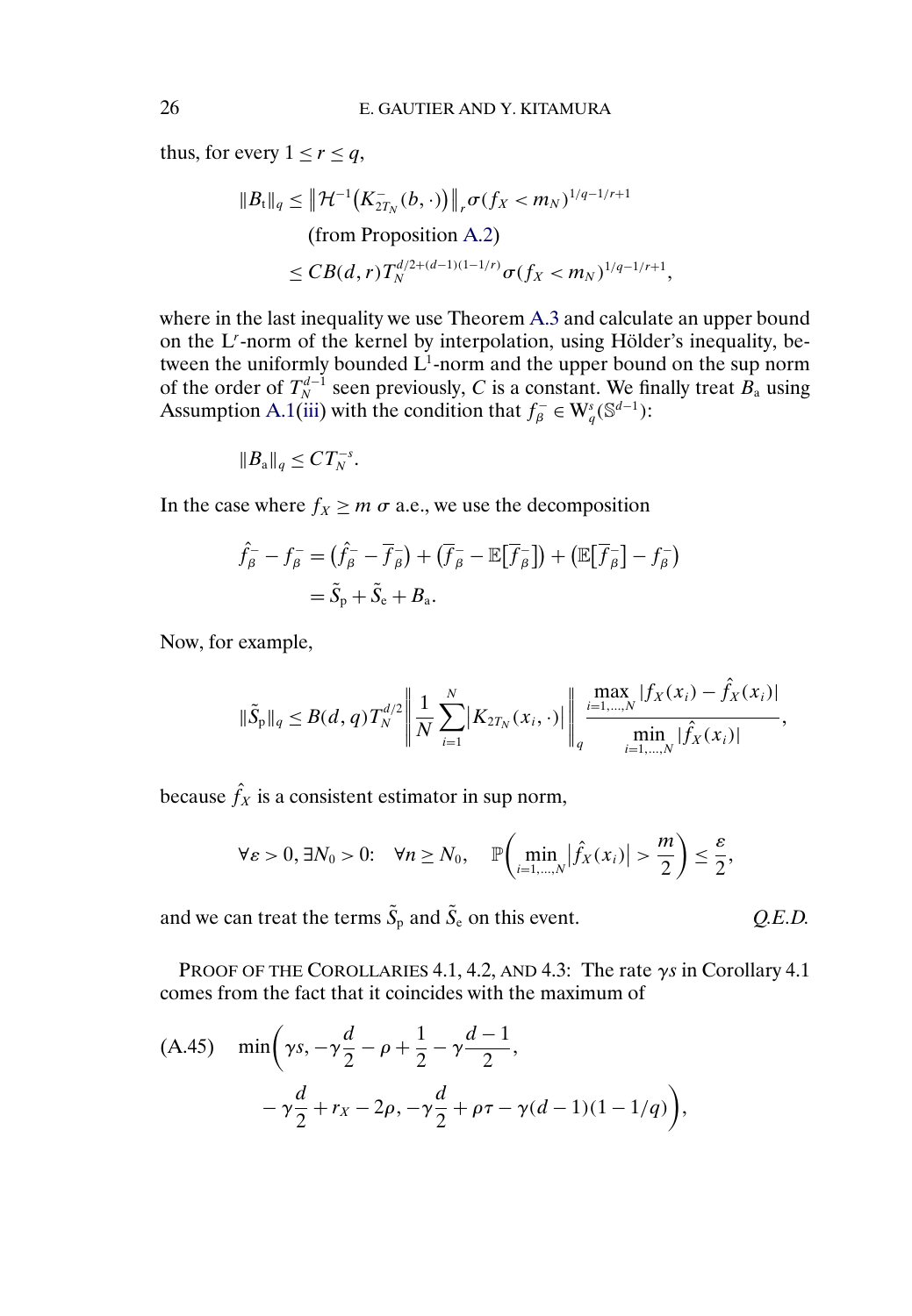<span id="page-26-0"></span>for  $r_X/2 < \rho < 1/2$  and  $0 < \gamma < 1/(d-1)$ , which is what we get from (4.9) and (4.10). Indeed, it is enough to find  $\gamma(\rho)$  as the minimum of

$$
(A.46) \quad \min\left(\gamma\left(s+\frac{d}{2}\right), -\rho+\frac{1}{2}-\gamma\frac{d-1}{2}, r_X-2\rho, \rho\tau-\gamma(d-1)(1-1/q)\right).
$$

The first is an increasing function of  $\gamma$ , while the second and fourth are decreasing. The rest follows by simple computations. The proofs of the convergence in probability on Corollaries 4.2 and 4.3 are similar and simpler because there is only one parameter  $\gamma$ . To prove the strong uniform consistency in Corollary 4.1, noticing that the bias terms  $B_t$  and  $B_a$  are not stochastic and bounded after proper scaling, we just have to focus on  $S_p$  and  $S_e$  appearing in the proof of Theorem 4.1. Concerning  $S_p$ , proceed as before and note that taking M large enough so that  $C_1 - C_2 M^2 < -1$  implies summability of the left hand side in [\(A.44\)](#page-23-0). We conclude from the first Borel–Cantelli lemma that the probability that the events occur infinitely often is zero; thus, with probability 1,

$$
\overline{\lim}_{N\to\infty}v_NB(d,\infty)T_N^{d/2}m_N^{-2}\sup_{x\in\mathbb{S}^{d-1}}|T_1(x)|
$$

The term  $T_2$  is nonstochastic and its treatment in our previous analysis remains valid; therefore, we can use the same nonstochastic upper bound. We then use Assumption 4.2(iii) instead of Assumption 4.2(ii) to show almost sure uniform boundedness of  $S_p$  after proper rescaling. The treatment of  $S_e$  is analogous to that of  $T_1$ . The proof is the same in Corollaries 4.2 and 4.3.  $Q.E.D.$ 

PROOF OF THEOREM 4.2: We first prove that the Lyapunov condition holds: there exists  $\delta > 0$  such that, for N going to infinity,

$$
(A.47) \quad \frac{\mathbb{E}[|Z_N(b) - \mathbb{E}[Z_N(b)]|^{2+\delta}]}{N^{\delta/2}(\text{var}(Z_N(b)))^{1+\delta/2}} \to 0
$$

(see, e.g., Billingsley [\(1995\)](#page-29-0)). We start from deriving a lower bound on var( $Z_N(b)$ ). Since  $\mathbb{E}[Z_N(b)]$  converges to  $f_\beta^-(b)$ , it is enough to obtain a lower bound on

$$
\mathbb{E}\left[Z_N^2\right](b) = 4 \int_{H^+} \left(\sum_{p=0}^{T_N - 1} \chi(2p + 1, 2T_N) \times \frac{q_{2p+1,d}(z, b)}{\max(f_X(z), m_N)\lambda(2p + 1, d)}\right)^2 f_X(z) d\sigma(z)
$$

$$
= 4 \int_{H^+} \left(\sum_{p=0}^{T_N - 1} \chi(2p + 1, 2T_N) \frac{q_{2p+1,d}(z, b)}{\lambda(2p + 1, d)}\right)^2
$$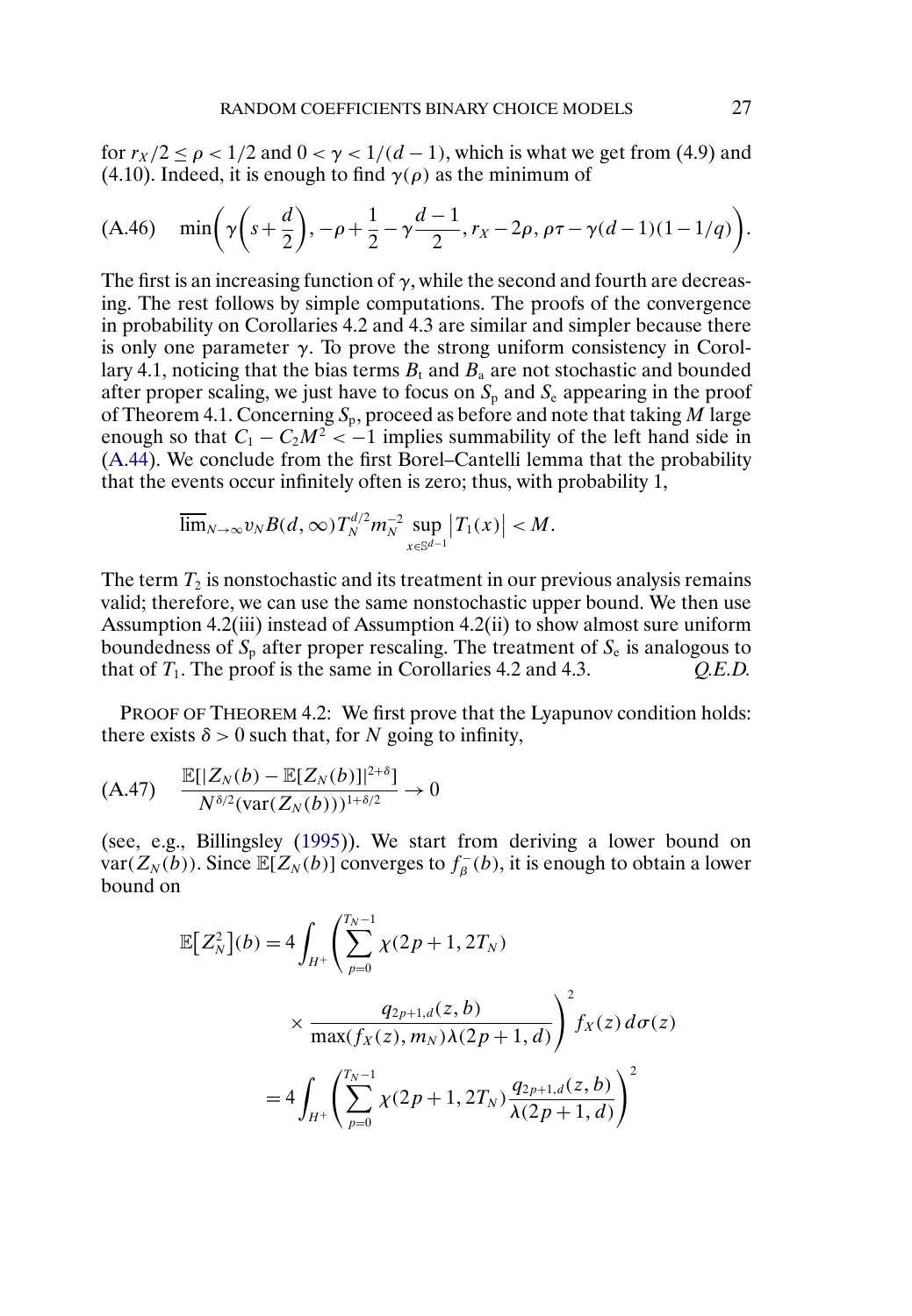<span id="page-27-0"></span>
$$
\times \left( \frac{1}{f_X(z)} \mathbb{I} \{ f_X \ge m_N \} + f_X(z) m_N^{-2} \mathbb{I} \{ f_X < m_N \} \right) d\sigma(z)
$$
  
\n
$$
\ge 4 \frac{1}{\| f_X \|_{\infty}} \int_{H^+} \left( \sum_{p=0}^{T_N - 1} \chi(2p + 1, 2T_N) \frac{q_{2p+1,d}(z, b)}{\lambda(2p + 1, d)} \right)^2 d\sigma(z)
$$
  
\n
$$
-4 \frac{1}{\| f_X \|_{\infty}}
$$
  
\n
$$
\times \int_{\{ f_X < m_N \}} \left( \sum_{p=0}^{T_N - 1} \chi(2p + 1, 2T_N) \frac{q_{2p+1,d}(z, b)}{\lambda(2p + 1, d)} \right)^2 d\sigma(z).
$$

With similar computations as  $(A.36)$ , using as well  $(A.27)$ , we know that there exists a constant  $\tilde{C}$  such that

$$
\left\| \sum_{p=0}^{T_N-1} \chi(2p+1, 2T_N) \frac{q_{2p+1,d}(z, \star)}{\lambda(2p+1, d)} \right\|_2 \le C T_N^{2d-1};
$$

therefore, using Proposition [A.2](#page-6-0) with  $p = q = r = 1$ , we obtain

$$
\mathbb{E}\big[Z_N^2\big](b) \ge \frac{4}{\|f_X\|_{\infty}} \sum_{p=0}^{T_N-1} \chi(2p+1, 2T_N)^2 \int_{H^+} \frac{q_{2p+1,d}(z,b)^2}{\lambda(2p+1,d)^2} d\sigma(z) - CT_N^{2d-1} \sigma(f_X < m_N).
$$

Using Assumption [A.1\(iv\)](#page-7-0), the first term on the right hand side can be bounded from below by

$$
C\sum_{p=0}^{\lfloor (T_N-1)/2 \rfloor} \left\| \frac{q_{2p+1,d}(z,b)}{\lambda(2p+1,d)} \right\|_2^2,
$$

that is, by  $CT_N^{2d-1}$ . Thus, as  $m_N$  decays to zero,  $\sigma(f_X < m_N)$  decays to zero and  $(A.48)$   $\mathbb{E}[Z_N^2](b) \geq C T_N^{2d-1}.$ 

We now derive an upper bound of  $\mathbb{E}[|Z_N(b)|^{2+\delta}]$  using Theorem [A.3](#page-14-0) and interpolation between  $\text{L}^{\infty}(\mathbb{S}^{d-1})$  and  $\text{L}^1(\mathbb{S}^{d-1})$  norms of the kernels using the Hölder inequality:

$$
\mathbb{E}\big[|Z_N|^{2+\delta}\big] \le \|f_X\|_{\infty} m_N^{-(2+\delta)} \|\mathcal{H}^{-1}\big(K_{2T_N}^-(z,\cdot)\big)\|_{2+\delta}^{2+\delta}
$$
  
\n
$$
\le \|f_X\|_{\infty} m_N^{-(2+\delta)} B(d, 2+\delta)^{2+\delta} T_N^{d(2+\delta)/2} \|K_{2T_N}^-(z,\cdot)\|_{2+\delta}^{2+\delta}
$$
  
\n
$$
\le C m_N^{-(2+\delta)} T_N^{d(2+\delta)/2} T_N^{(d-1)(1+\delta)}.
$$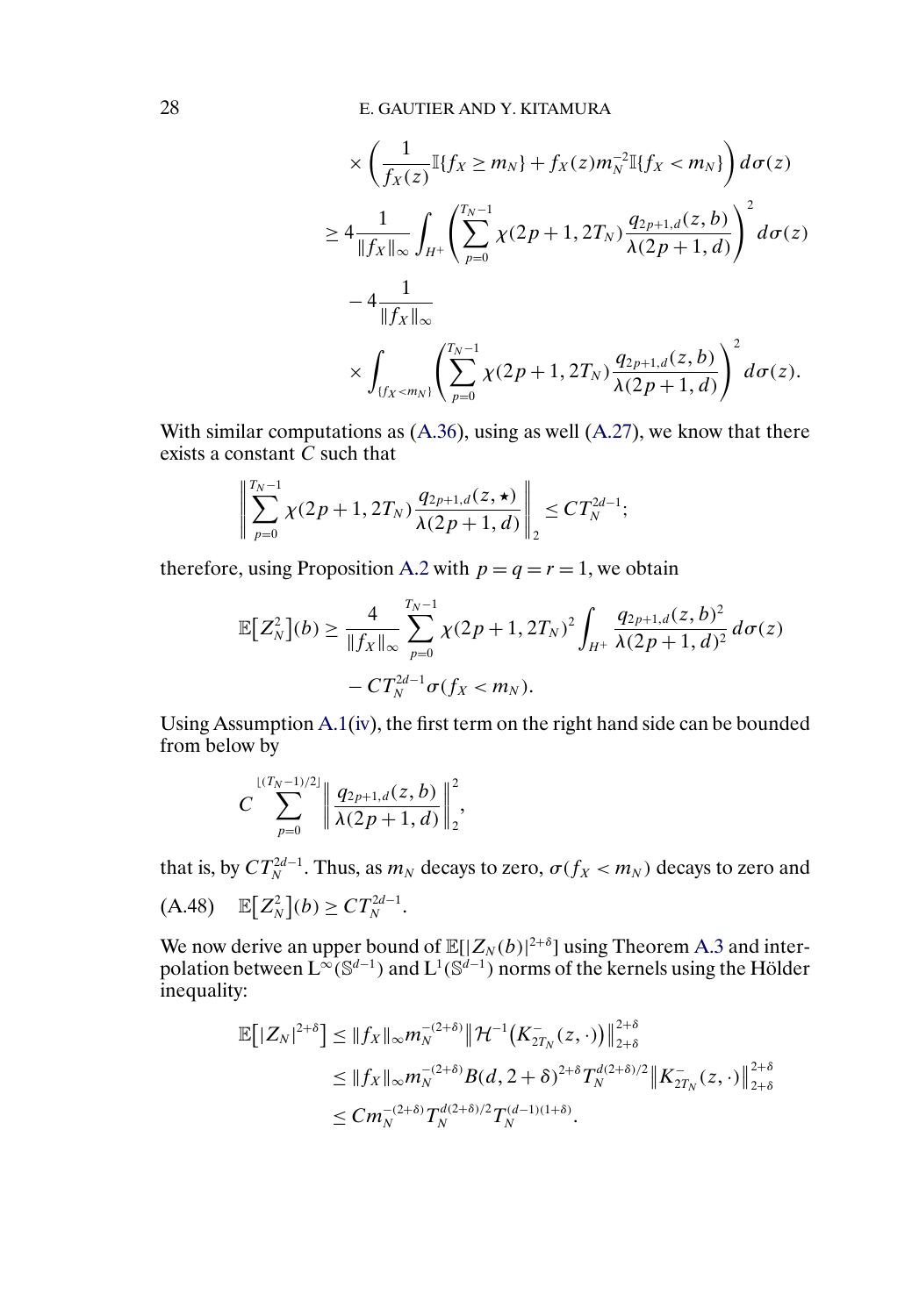By this and [\(A.48\)](#page-27-0), an upper bound for the ratio appearing in [\(A.47\)](#page-26-0) is given by

$$
m_N^{-(2+\delta)}\bigg(\frac{T_N^{d-1}}{N}\bigg)^{\delta/2}.
$$

Therefore, the Lyapunov condition is satisfied if (4.20) holds, and it follows that  $N^{1/2} s_N^{-1}(b) S_e \stackrel{d}{\to} N(0, 1)$ .

We now need to prove that the remaining terms  $S_p$ ,  $B_t$ , and  $B_a$ , multiplied by  $N^{1/2} s_N^{-1}(b)$ , are  $o_p(1)$ . The term  $S_p$  is treated in a similar manner as in the proof of Theorem 4.1:

$$
|S_p(b)| \le 2\left(\frac{1}{N}\sum_{i=1}^N \frac{|\mathcal{H}^{-1}(K_{2T_N}^-(x_i,\cdot))(b)|}{\max(f_X(x_i), m_N)}\right) \times \max_{i=1,\dots,N} \left|\frac{\max(f_X(x_i), m_N)}{\max(\hat{f}_X^N(x_i), m_N)} - 1\right|.
$$

Using the Markov inequality, the empirical average in the parentheses is of the stochastic order of

$$
m_N^{-1}\big\|\mathcal{H}^{-1}\big(K^-_{2T_N}(\star,\cdot)\big)\big\|_1.
$$

But

$$
m_N^{-1} \|\mathcal{H}^{-1}(K_{2T_N}^{-}(\star,\cdot))\|_1 \leq B(d,1)T_N^{d/2}m_N^{-1} \|K_{2T_N}^{-}(\star,\cdot)\|_1
$$
  

$$
\leq B(d,1)T_N^{d/2}m_N^{-1} \|K_{2T_N}(\star,\cdot)\|_1,
$$

where the first inequality follows from Theorem [A.3](#page-14-0) and the second is obtained using the definition of the odd part and the triangle inequality. Note that the term  $||K_{2T_N}(\star,\cdot)||_1$  in the last line does not depend on  $\cdot$  and is uniformly bounded. By the lower bound [\(A.48\)](#page-27-0), it is enough to show that  $N^{1/2}B(d, 1)T_N^{-(d-1/2)}|S_p(b)| = o_p(1)$ . From the inequality above,

$$
N^{1/2}B(d, 1)T_N^{-(d-1/2)}|S_p(b)|
$$
  
 
$$
\leq (N^{1/2}T_N^{-(d-1)/2}m_N^{-1}) \max_{i=1,\dots,N} \left| \frac{\max(f_X(x_i), m_N)}{\max(\hat{f}_X(x_i), m_N)} - 1 \right|.
$$

Its right hand side is of  $o_p(1)$  if

$$
\max_{i=1,\ldots,N} \left| f_X(x_i) - \hat{f}_X(x_i) \right| = o_p(N^{-1/2}T_N^{(d-1)/2}m_N^2),
$$

which is met under (4.19).